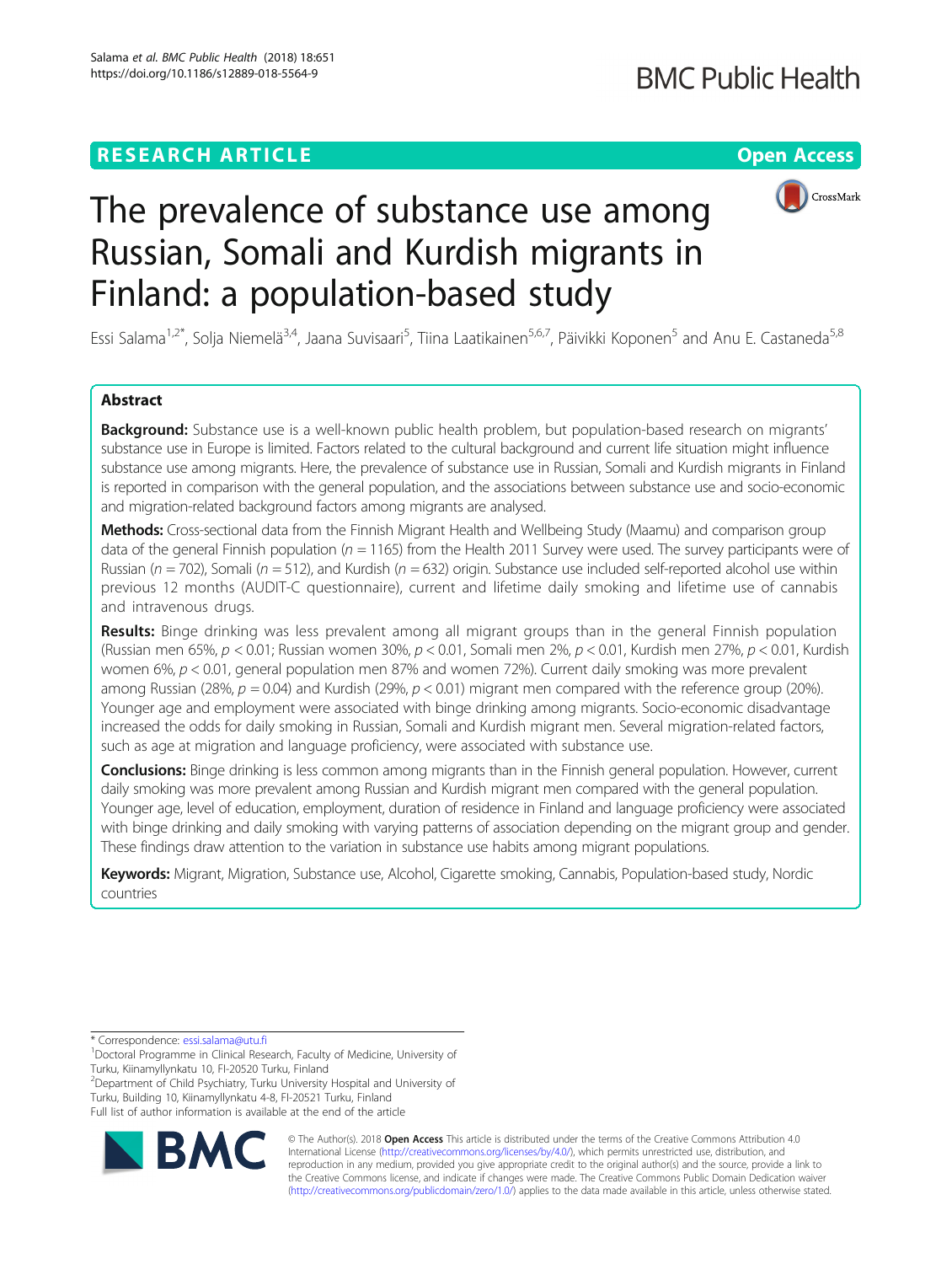# Background

Substance use is a well-known risk factor for disease, e.g. cardiovascular diseases and cancers, and premature mortality worldwide  $[1-4]$  $[1-4]$  $[1-4]$  $[1-4]$ . Recent evidence from the Global Burden of Diseases, Injuries, and Risk Factors Study 2016 showed that smoking was globally the leading risk factor in terms of attributable disability-adjusted life years in men, while alcohol use ranked fourth [\[5\]](#page-11-0). For women smoking and alcohol were among the 20 leading risk factors for disease and premature mortality [\[5](#page-11-0)]. Similarly, a range of adversities has been associated with frequent cannabis use, particularly with an early onset in adolescence [\[6](#page-11-0), [7](#page-11-0)]. Despite its significant burden on individuals and society, research on substance use has remained a low priority in particular concerning migrant populations [\[8](#page-11-0)]. Little information is available on the substance use of adult migrant populations compared with the general population in the European context, especially regarding the association between substance use and socioeconomic and migration-related factors.

Traditional cultural patterns of substance use in migrant populations may evolve due to acculturation and other factors after immigration to a new country [\[9](#page-11-0)]. Alternatively, maintaining the substance use habits of the country of origin can become an important part of the individual's ethnic identity. Migrants are exposed to vulnerabilities, such as stressful life situations, lack of social support and socioeconomic disadvantage, more often than the general population  $[10]$  $[10]$ . These vulnerabilities are often associated with substance use, and it has been suggested that especially young migrants of ethnic minorities are more prone to develop risky behaviours due to the acculturative stress and encountering discrimination and prejudices [[11\]](#page-11-0).

Population-based research on migrant's substance use in European context is scarce, although population-based research design allows for taking the diversities between migrant populations into account. In addition, to our knowledge the prevalence of alcohol use and illicit drug use among Kurdish migrants has not been reported before. According to previous literature, alcohol use among migrants in Europe seems to depend on the region of origin, and alcohol consumption and binge drinking among non-European migrants seems to be lower than in the general population  $[12–17]$  $[12–17]$  $[12–17]$  $[12–17]$ . The smoking rates of migrant populations in comparison with the general populations in European studies seem to vary according to migrant groups studied, and depend on the region of origin, gender and age of the migrants [\[12](#page-11-0), [15,](#page-11-0) [16](#page-11-0), [18](#page-11-0)]. The findings of European studies reporting the prevalence of cannabis use among migrant adolescents of non-European origin compared with the general population adolescents are contradictory [\[12,](#page-11-0) [13,](#page-11-0) [19](#page-11-0)]. Information on substance use among Kurdish migrants is limited. To our knowledge,

the prevalence of smoking and excess alcohol consumption among Kurdish migrants has only been reported in a Finnish study examining cardiovascular risk factors among older migrants in Finland [\[20,](#page-11-0) [21\]](#page-11-0). However, different methodologies used in previous research, hinder comparing the results between different studies. Based on previous research, it has been proposed that migration-related phenomena, such as acculturation, the role of native cultural and social context, education, and generational differences, influence the substance use of migrant populations [[14](#page-11-0), [17,](#page-11-0) [19](#page-11-0), [22](#page-11-0)].

In contrast to other European countries, migration to Finland has started later and the proportion of migrants in the population is lower. The migrant groups selected to this study represent different migration backgrounds: Russian participants are mainly voluntary migrants having migrated due to personal or work-related reasons, whereas Somali and Kurdish participants are forced migrants having migrated due to humanitarian reasons [[23\]](#page-11-0). Migrants from Russia and other areas of the former Soviet Union form the largest migrant group in Finland [[24\]](#page-11-0). In Russia, alcohol consumption per person is among the highest globally [[25\]](#page-11-0) and the prevalence of smoking is also higher than in other European countries, especially among men [[1,](#page-11-0) [26](#page-11-0), [27\]](#page-11-0). Somali migrants are the largest group of refugees and asylum seekers in Finland, and they represent a population where the majority are Muslim by religion. In contrast to Russians, abstaining from alcohol use is common [\[28](#page-11-0)], and the prevalence of daily smoking among men is similar to European men, but lower in women [[1,](#page-11-0) [26,](#page-11-0) [27](#page-11-0)]. Kurdish is one of the largest foreign-language groups in Finland, and the majority of the recently accepted quota refugees in Finland were from Iraq and Iran when the survey was planned [[23\]](#page-11-0). Specific information about the prevalence rates of alcohol use and smoking in the Kurdistan area or among Kurdish migrants is very limited, but the prevalence of lifetime abstainers from alcohol in Iran and Iraq has been reported to be high [\[28](#page-11-0), [29\]](#page-11-0). The prevalence of daily smoking is similar or higher in men in Eastern Mediterranean Region compared with European countries but much lower in women [\[1](#page-11-0), [26](#page-11-0), [27](#page-11-0), [30](#page-11-0)–[32](#page-11-0)]. However, there are also contradictory findings reporting lower rates of daily smoking in Iran and Iraq compared to the European general estimates [[33](#page-11-0), [34](#page-11-0)]. The reported national annual prevalence rates of cannabis use are fairly similar in Finland, Russia, Iran and Somalia [\[35](#page-11-0)]. The Finnish alcohol use and smoking habits differ from the general European estimates to some extent: heavy episodic drinking is more common among both genders, while men smoke less compared to the general European estimates [\[33,](#page-11-0) [34,](#page-11-0) [36](#page-11-0)].

Previous literature and the public health importance of substance use highlight the need for population-based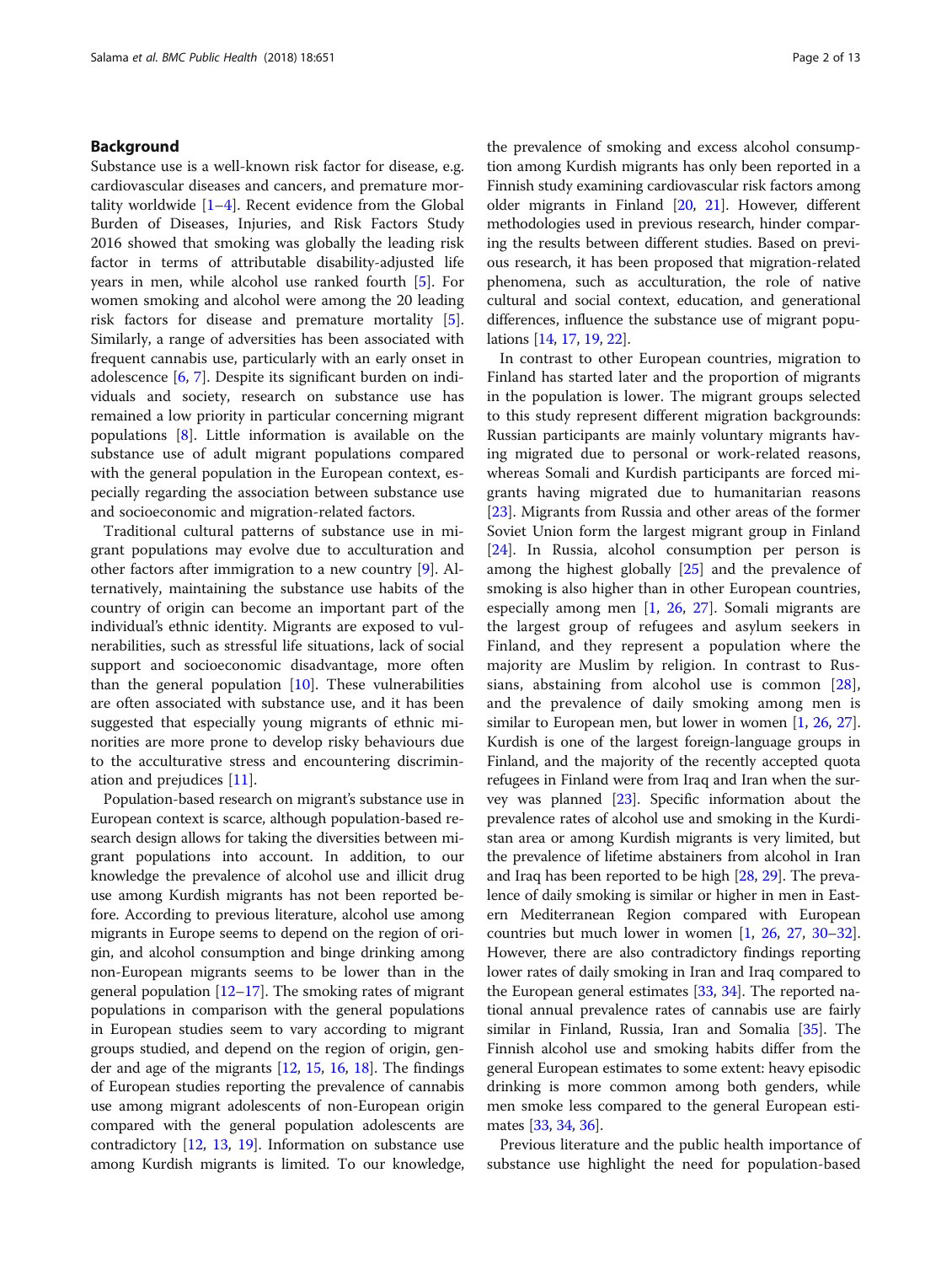studies reporting substance use among adult migrant populations by ethnicity in the European context.

# **Methods**

# Aim

In this study, we aim to report the prevalence of alcohol use, cigarette smoking and consumption of illicit drugs among three migrant groups in Finland in comparison with the Finnish general population. In addition, our aim is to study which socio-economic and migrationrelated background factors are associated with substance use among population groups studied.

# Study design and procedures

The data used were from a comprehensive cross-sectional survey, the Finnish Migrant Health and Wellbeing Study (Maamu) [\[23,](#page-11-0) [37](#page-11-0)], (Castaneda AE, Rask S, Härkänen T, et al.: Enhancing survey participation among migrant populations by development of recruitment strategies and fieldwork protocols. Experiences from the Finnish Migrant Health and Welfare Study (Maamu), submitted), carried out by the Finnish National Institute for Health and Welfare (THL) during 2010–2012, and targeted at migrants of Russian, Somali, and Kurdish origins. Migrant was defined as having been born outside Finland and having residence permit in Finland.

The Maamu survey consisted of a health examination and a structured face-to-face interview on health and wellbeing, conducted by trained field staff in the participants' native language or in Finnish. The personnel were of Russian, Somali or Kurdish origin, and thus were proficient in both Finnish and the participants' native language. A short interview including the most essential items of the interview and health examination was generated to reach those who were unable to participate in the interview and health examination.

# **Participants**

The Maamu survey sample consisted of 3000 migrants aged 18–64 years, with 1000 participants from each of the defined migrant groups. A stratified random sample in six towns (Helsinki, Espoo, Vantaa, Turku, Tampere, Vaasa) was drawn from the National Population Register. Russian origin was defined by the native language being Russian or Finnish and the country of birth being Russia or the Former Soviet Union. Somali origin was defined by the country of birth being Somalia. Kurdish origin was defined by the native language being Kurdish and the country of birth being Iraq or Iran. Persons who had been residents in Finland for less than one year were excluded from the sample. Asylum seekers are not registered in the National Population Register until residence permit is granted, thus persons in asylum seeking process are not included in the sample. A detailed description of the Maamu survey and its data collection methodology has been reported elsewhere [\[37](#page-11-0)].

The data of the general Finnish population were obtained from the Health 2011 Survey, also conducted by the National Institute for Health and Welfare [\[38](#page-11-0)] and collected at the same time with similar methods. The comparison group consisted of participants from the same municipalities and the same age group as in the Maamu study. The total participation rate of the Health 2011 survey in these municipalities was 64%, and responses to the items on substance use were available for 51% ( $n = 1165$ ) of the sample.

# Ethical approval

Ethical approval was granted to both studies (Maamu and Health 2011) by the Coordinating Ethics Committee of the Hospital District of Helsinki and Uusimaa. Written informed consent was obtained from each participant in the health examination and interview. In the case of participating only in the short interview, oral consent was obtained from those participating face-toface or by phone, and for those answering by mail, returning the filled short questionnaire was interpreted as a consent among those answering by mail.

# Measurements

# Alcohol use

As a screening question in the interview and short interview, the participants were asked if they had used alcohol during the previous 12 months (yes vs. no). Alcohol use was measured with the three-item AUDIT-C questionnaire, a short version of the 10-item AUDITquestionnaire. AUDIT-C has been found to be valid for screening alcohol problems among adults [[39,](#page-11-0) [40\]](#page-11-0), and also of different ethnicities  $[41]$  $[41]$  $[41]$ . The frequency of alcohol use was measured by the item "How often do you have a drink containing alcohol?", which was analysed as three-class variable: "Never" combining the negative response to the previous screening question; "Occasionally" including "Monthly or less" and "2 to 4 times a month"; "Frequently" including "2 to 3 times a week" and "4 or more times a week". The frequency of alcohol use was included in the short interview. The usual number of alcohol units consumed was analysed as a fourclass variable: "No alcohol use"; "1 to 2 units"; "3 to 6 units"; and "7 units or more". The frequency of binge drinking (consuming six or more drinks on one occasion) was analysed as four-class variable: "No alcohol use"; "No binge drinking"; "Occasional" including "Less than monthly" and "Monthly"; "Frequently" including "Weekly" and "Daily or almost daily". The usual amount of alcohol units consumed and frequency of binge drinking were not included in the short interview. Binge drinking was selected as the outcome variable for the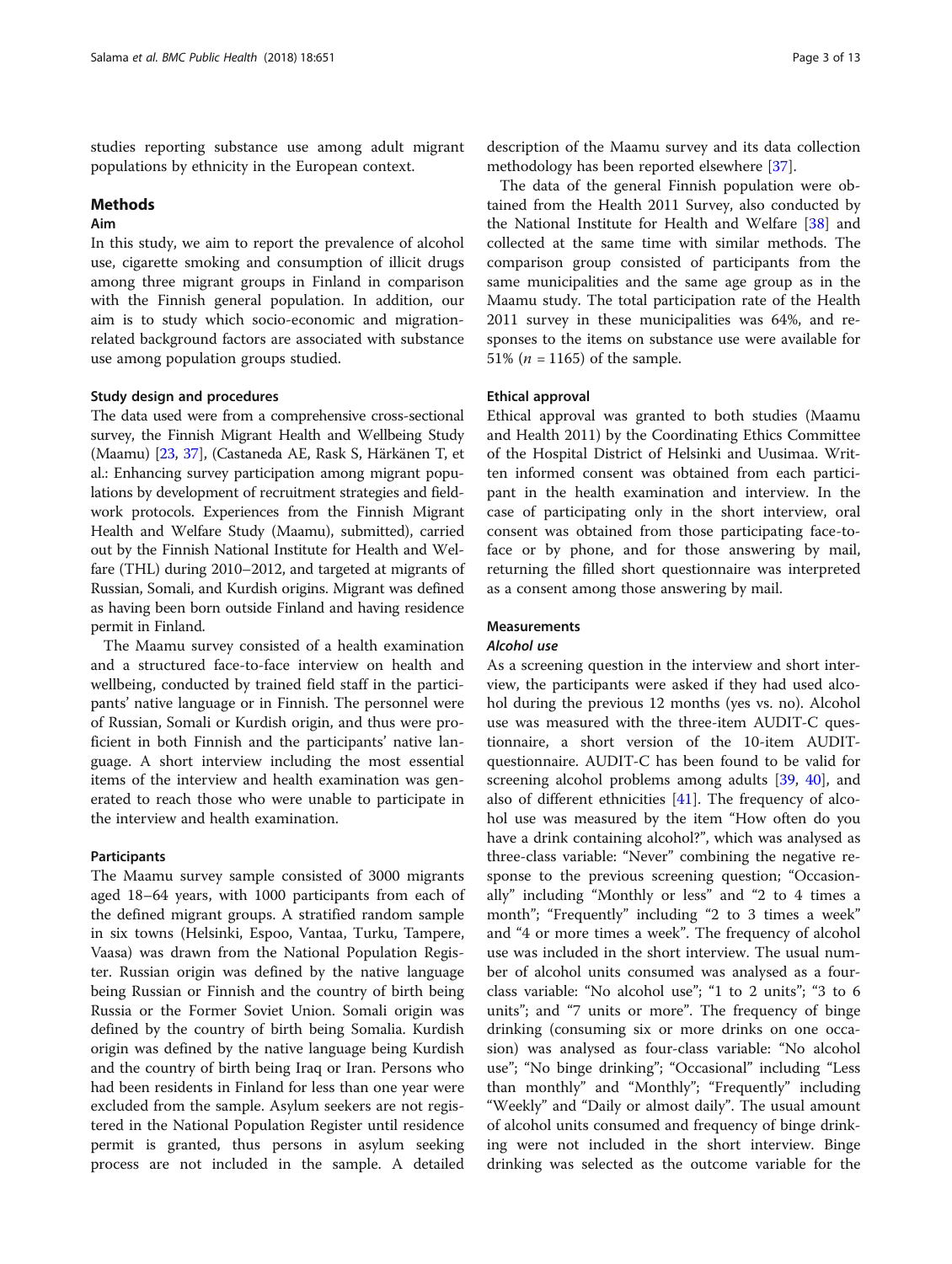logistic regression analyses and dichotomised (binge drinking yes vs. no). A total sum score for the AUDIT-C questionnaire with cut-off limits of 4 for women and 6 for men was applied to indicate risky drinking [\[42](#page-12-0)]. In the Health 2011 survey the AUDIT-C questionnaire was included in the self-administered questionnaire.

#### Cigarette smoking

The items of cigarette smoking were collected in the interview and short interview. Lifetime regular smoking was measured by a question "Have you ever smoked regularly (every day for at least a year)?" (yes vs. no). Frequency of current smoking ("Do you smoke currently (cigarettes, cigars, pipe)?)". was included in the short interview and measured as a three-class variable: "No" including also the negative responses to the previous item; "Occasionally"; "Daily". The quantity of cigarette products (manufactured or self-rolled cigarettes) consumed per day was analysed as a three-class variable: "No smoking" according to the previous responses; "1 to 10"; "11 or more". The variable measuring the frequency of current smoking was selected as an outcome variable for the logistic regression analyses, and dichotomised ("daily smoking" including answer "yes, daily" vs. "no" including answers "occasionally" and "no"). No data on the general population were available in a fully comparable form for the item of quantity of cigarettes consumed.

# Illicit drug use

Lifetime use of cannabis (yes vs. no) was asked in the interview, and it was followed by a follow-up item about cannabis use during the previous 12 months (yes vs. no). Lifetime use of intravenous drugs (yes vs. no) was asked in the interview. Lifetime use of cannabis was selected as an outcome variable for the logistic regression analyses. No data on the general population were available for these items.

# Socio-demographic variables

The socio-demographic background variables used were sex, age group (18 to 29; 30 to 45; 46 to 65 for binge drinking and daily smoking, and 18 to 29; 30 to 65 for lifetime cannabis use), marital status (married or cohabitating vs. other), level of basic education (secondary school or less corresponding to the 9 years of compulsory education for Finnish citizens vs. higher), employment (employed; unemployed; economically inactive) and a subjective evaluation of the economic situation (satisfactory vs. unsatisfactory). No general population data were available for the item of economic situation.

The migration-related background variables selected were age at migration to Finland (underage vs. 18 years or more), duration of residence in Finland (5 years or less vs. > 5 years), grounds for the residence permit (refugee or asylum seeker vs. other) and self-reported language proficiency of the local languages (Finnish or Swedish) (good vs. fair or less than fair). Duration of residence, age at migration and language proficiency were considered to describe acculturation.

#### Data management and statistical analyses

The statistical analyses were performed with Stata software version 13 IC, and the survey's sampling design was taken into account in all analyses. The effects of missing data were accounted for using inverse probability weighting. Weights were determined by the main predictive factors of nonresponse: migrant group, sex, age, research municipality and marital status. Finite population correction was applied because of the relatively small population sizes and inclusion of significant proportion of the total population. Adjustment for age was used in all the reported analyses because of the significantly differing age distribution between the studied groups, but all preliminary analyses were also conducted without the age-adjustment [[43](#page-12-0)].

The age-adjusted prevalences for substance use were reported separately for men and women in each migrant group and for the general population. The comparisons were made between men and women in each migrant group, and between each migrant group and the general population by gender. The frequencies were determined using cross-tabulation and the age-adjusted proportions were produced using logistic regression analysis and predictive margins [\[44](#page-12-0)].

The associations between the background and substance use variables were analysed using univariate logistic regression analysis adjusting for age. The analyses were conducted separately for each migrant group by sex, each explanatory background variable (age; marital status; level of basic education; employment status; economic situation; age at migration; duration of residence in Finland; language proficiency) and each outcome variable (binge drinking; daily smoking; lifetime use of cannabis). The odds ratios (OR) and 95% confidence intervals (CI) are reported as age-adjusted figures, and a  $p < 0.05$  was considered to be statistically significant.

# Results

Altogether, 1846 individuals (62%) took part in at least some part of the survey, with a sufficient response rate to the items on substance use (Russian 69% ( $n = 688$ ); Somali 48% (*n* = 475); Kurdish 61% (*n* = 613)). Because all of the items were not included in the short interview, the total number of participants varies between items in the tables.

The characteristics of the study population are presented in Table [1](#page-4-0). The majority of the Somali (99%) and Kurdish participants (75%) reported to be Muslim and nearly half of the Russian participants (49%)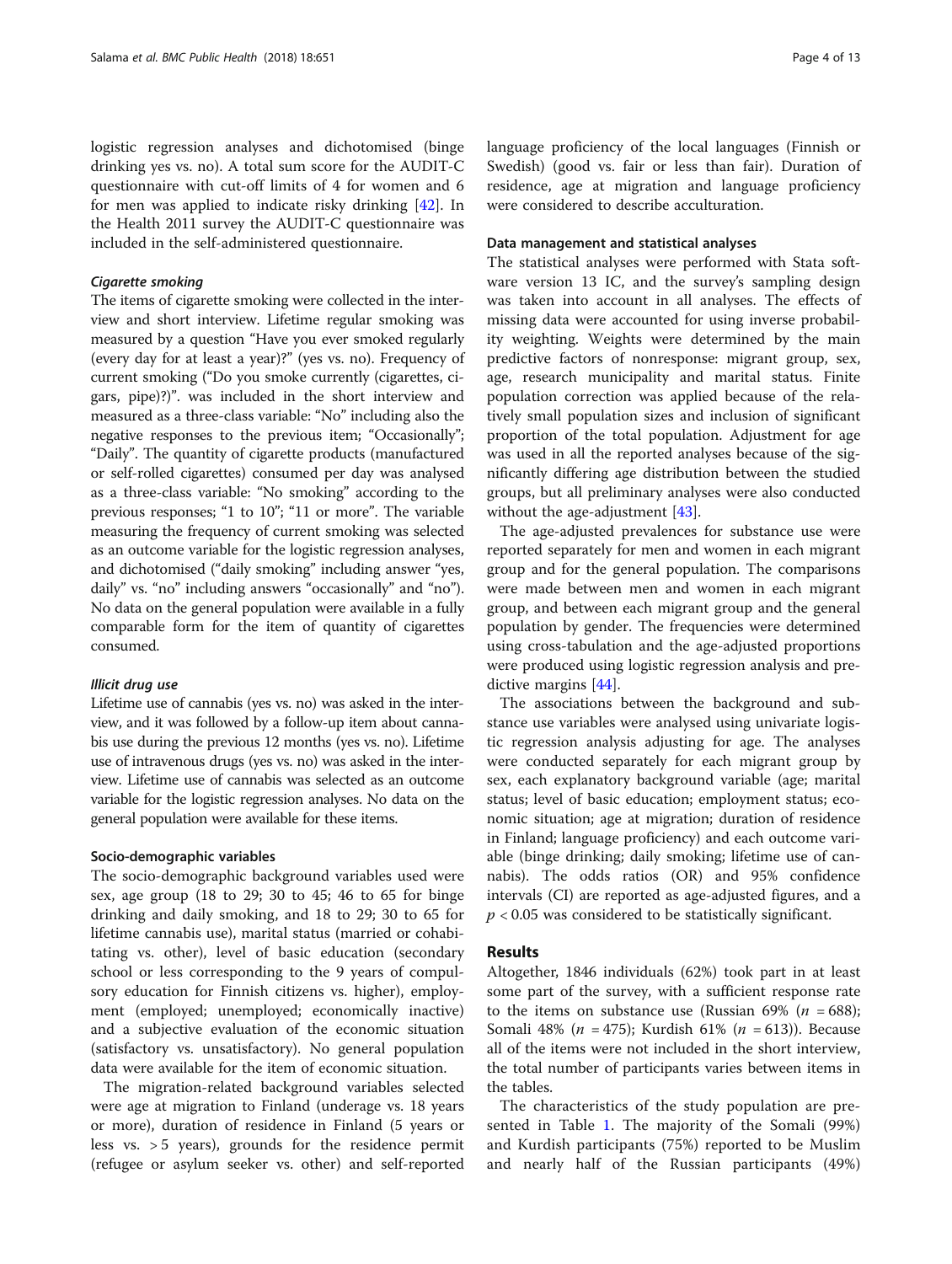|                                  | Russian        |      |        | Somali |      |        | Kurdish |      |          | General population |                |  |
|----------------------------------|----------------|------|--------|--------|------|--------|---------|------|----------|--------------------|----------------|--|
|                                  | $\overline{n}$ | $\%$ | $p^*$  | n      | $\%$ | $p^*$  | n       | $\%$ | $p^*$    | n                  | %              |  |
| Gender                           |                |      |        |        |      |        |         |      |          |                    |                |  |
| Men                              | 251            | 37   | < 0.01 | 211    | 45   | 0.32   | 325     | 56   | < 0.01   | 493                | 48             |  |
| Women                            | 437            | 63   |        | 264    | 55   |        | 288     | 44   |          | 672                | 52             |  |
| Age                              |                |      |        |        |      |        |         |      |          |                    |                |  |
| 18 to 29                         | 181            | 27   | < 0.01 | 197    | 41   | < 0.01 | 215     | 37   | < 0.01   | 288                | 37             |  |
| 30 to 45                         | 252            | 36   |        | 189    | 42   |        | 277     | 45   |          | 351                | 28             |  |
| Over 45                          | 255            | 37   |        | 89     | 18   |        | 121     | 18   |          | 526                | 36             |  |
| Marital status                   |                |      |        |        |      |        |         |      |          |                    |                |  |
| Married or cohabiting            | 443            | 60   | 0.96   | 313    | 66   | 0.07   | 422     | 65   | 0.03     | 752                | 62             |  |
| Basic education                  |                |      |        |        |      |        |         |      |          |                    |                |  |
| High school graduate             | 517            | 77   | < 0.01 | 108    | 28   | < 0.01 | 253     | 42   | < 0.01   | 783                | 66             |  |
| Employment situation             |                |      |        |        |      |        |         |      |          |                    |                |  |
| Employed                         | 383            | 54   | < 0.01 | 104    | 25   | < 0.01 | 237     | 40   | < 0.01   | 829                | 69             |  |
| Unemployed                       | 137            | 22   |        | 91     | 20   |        | 155     | 25   |          | 48                 | $\overline{4}$ |  |
| Economically inactive            | 167            | 25   |        | 266    | 55   |        | 218     | 36   |          | 273                | 27             |  |
| Economic situation               |                |      |        |        |      |        |         |      |          |                    |                |  |
| Unsatisfactory                   | 296            | 45   |        | 299    | 62   |        | 396     | 65   | $0.00**$ |                    |                |  |
| Age at migration                 |                |      |        |        |      |        |         |      |          |                    |                |  |
| Underage                         | 150            | 24   |        | 187    | 40   |        | 138     | 24   | $0.00**$ |                    |                |  |
| Duration of residence in Finland |                |      |        |        |      |        |         |      |          |                    |                |  |
| $> 5$ years                      | 550            | 81   |        | 350    | 81   |        | 488     | 80   | $0.96**$ |                    |                |  |
| Grounds for residence permit     |                |      |        |        |      |        |         |      |          |                    |                |  |
| Refugee or asylum seeker         | $\overline{4}$ | 0    |        | 229    | 72   |        | 377     | 75   | $0.00*$  |                    |                |  |
| Language proficiency             |                |      |        |        |      |        |         |      |          |                    |                |  |
| Good                             | 386            | 65   |        | 288    | 81   |        | 273     | 52   | $0,00**$ |                    |                |  |

<span id="page-4-0"></span>**Table 1** Descriptive statistics of the study population by ethnicity adjusting for age

\*between the migrant group and general population

\*\*over the migrant groups

reported to be orthodox Christian by religion. Almost a third of the Russian and a fifth of the Kurdish participants reported not belonging to any religion. The majority of Somali (72%) and Kurdish (75%) participants had migrated as refugees or asylum seekers, whilst the majority of Russian migrants (99%) had other grounds for their residence permit including family ties and employment.

# The prevalence of alcohol use

The age-adjusted prevalences of substance use by ethnic group and sex are presented in Table [2.](#page-5-0) The proportion of abstainers was large among Kurdish men (51%) and women (85%). The frequency of alcohol use was significantly higher among men than women in Kurdish migrants and the general population, but not among Somali or Russian migrants (Table [2](#page-5-0)). Almost all (men 98%, women 100%) Somalis reported abstaining from alcohol use during the previous year, and thus further analyses could not be performed in the Somali group.

Occasional or frequent binge drinking was reported by 65% of Russian men, 30% of Russian women, 27% of Kurdish men and 6% Kurdish women. These prevalences were significantly smaller than in the general population (87% for men and 72% for women). In general, binge drinking was more frequent in men than in women. The prevalence of risky drinking was lower in all the studied migrant populations relative to the general population (Table [2](#page-5-0)). Risky drinking was less common among Kurdish women than Kurdish men, but no difference between men and women became evident in Russian or general populations.

# The prevalence of cigarette smoking

The prevalence of lifetime regular smoking was lower in migrant populations than in the general population. The prevalence of lifetime regular smoking and current daily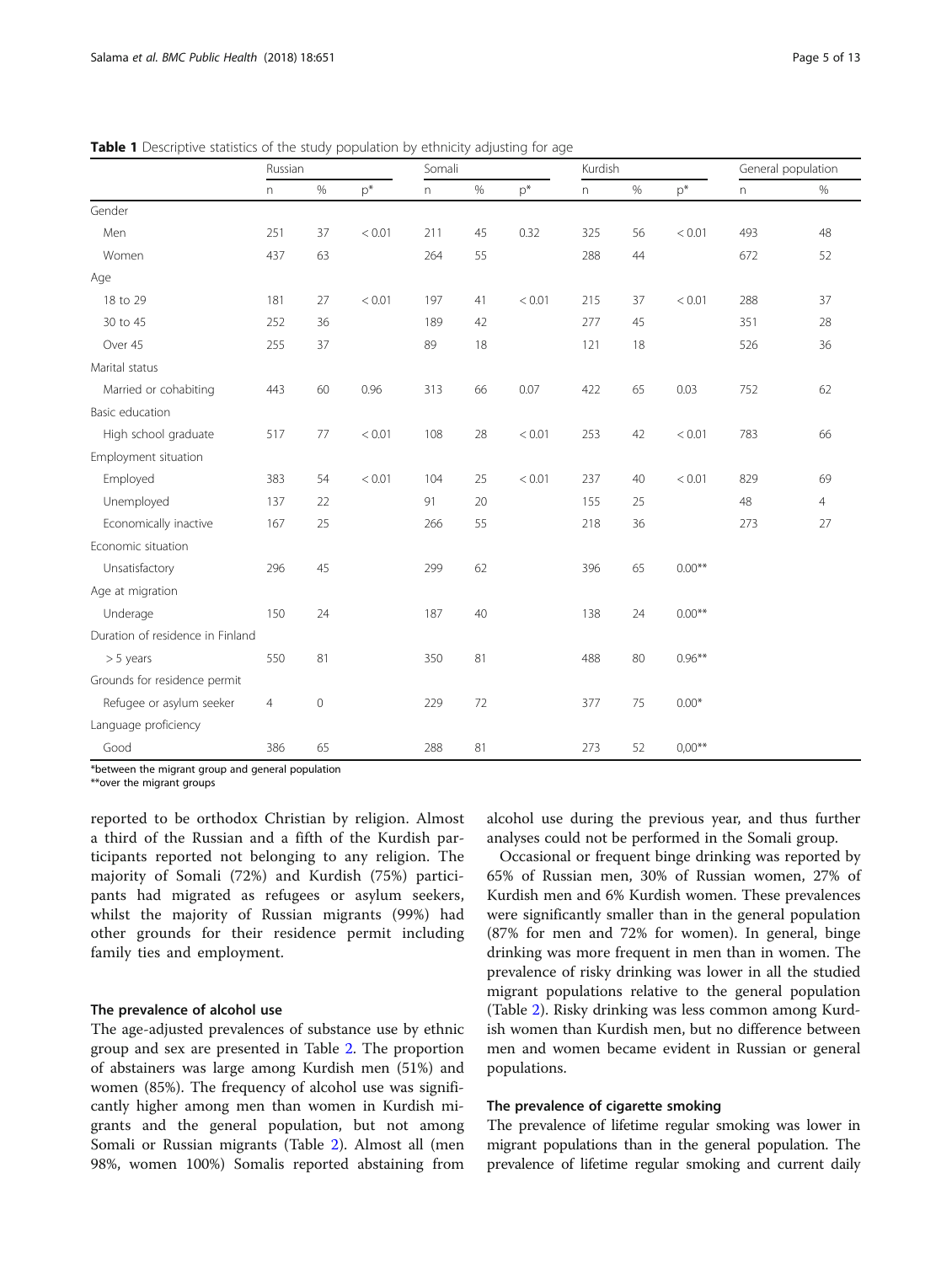<span id="page-5-0"></span>Table 2 Age-adjusted prevalences of substance use by ethnicity and gender<sup>1</sup>

|                                            | Russian  |       |             |        |                | Somali      |                |                |                              | Kurdish      |                    |                      |        |                | General population |                |                |                        |           |      |               |        |
|--------------------------------------------|----------|-------|-------------|--------|----------------|-------------|----------------|----------------|------------------------------|--------------|--------------------|----------------------|--------|----------------|--------------------|----------------|----------------|------------------------|-----------|------|---------------|--------|
|                                            | Men      |       |             | Women  |                | Men         |                |                | Women                        |              | Men                |                      |        | Women          |                    |                | Men            |                        | Women     |      |               |        |
|                                            | $\Gamma$ | $\%$  | $p^*$       | n      | $\%$           | $p^*$       | n              | $\%$           | $p^*$                        | n            | %                  | $p^*$                | n      | $\%$           | $p^*$              | n              | $\%$           | $p^*$                  | n         | $\%$ | $\Gamma$      | $\%$   |
| Frequency of alcohol use                   |          |       |             |        |                |             |                |                |                              |              |                    |                      |        |                |                    |                |                |                        |           |      |               |        |
| None                                       | 32       | 11    | < 0.01      | 71     | 16             | < 0.01      | 208            | 98             | < 0.01                       | 263          | 100                | < 0.01               | 172 51 |                | < 0.01             | 244            | 85             | < 0.01                 | 39        | 7    | 53            | 8      |
| Occasional                                 | 186 73   |       |             | 310    | 70             |             | 3              | $\overline{2}$ |                              | 1            | $\circ$            |                      | 143    | - 45           |                    | 44             | 15             |                        | 233       | 53   | 439           | - 66   |
| Frequent                                   | 33       | 16    |             | 56     | 14             |             | $\mathbf{0}$   | $\Omega$       |                              | 0            | $\mathbf{0}$       |                      | 10     | 3              |                    | $\mathbf 0$    |                |                        | 221       | 39   | 180 25        |        |
| $p^{**}$                                   |          |       |             |        |                | 0.26        |                |                |                              |              |                    | 0.07                 |        |                |                    |                |                | < 0.01                 |           |      |               | < 0.01 |
| Usual number of alcohol units consumed     |          |       |             |        |                |             |                |                |                              |              |                    |                      |        |                |                    |                |                |                        |           |      |               |        |
| No alcohol 24<br>use                       |          | $-11$ | $< 0.01$ 43 |        | 11             |             |                |                | $< 0.01$ 151 98 $< 0.01$ 185 |              |                    | $100^{\circ}$ < 0.01 | 134 47 |                | $< 0.01$ 193       |                | 85             | < 0.01                 | 39        | 8    | 53            | 9      |
| $1 - 2$                                    | 79       | 41    |             | 234    | -66            |             | 1              | -1             |                              | $\mathbf{0}$ |                    |                      | 50     | 18             |                    | 20             | 9              |                        | 166       |      | 31 328        | - 46   |
| $3 - 6$                                    | 65       | 40    |             | 62     | 22             |             | 1              | 1              |                              | $\mathbf 0$  |                    |                      | 79     | 30             |                    | 15             | 6              |                        | 190       | 37   | 238           | - 37   |
| >7                                         | 17       | 9     |             | 2      | $\mathbf 0$    |             | $\mathbf 0$    |                |                              | $\mathbf 0$  |                    |                      | 14     | 5              |                    | 1              | $\mathbf{0}$   |                        | 97        |      | 23 47         | 8      |
| $p^{**}$                                   |          |       |             |        |                | < 0.01      |                |                |                              |              |                    | 0.28                 |        |                |                    |                |                | < 0.01                 |           |      |               | < 0.01 |
| Frequency of binge drinking                |          |       |             |        |                |             |                |                |                              |              |                    |                      |        |                |                    |                |                |                        |           |      |               |        |
| No alcohol 23<br>use                       |          | 11    | < 0.01      | 42     | 11             | < 0.01      | 151            | 98             | $< 0.01$ 185                 |              |                    | $100^{\circ}$ < 0.01 | 134 47 |                | < 0.01             | 193            | 84             | < 0.01                 | 39        | 8    | 53            | 9      |
| Never                                      | 45       | 25    |             | 215    | 59             |             | 0              |                |                              | $\mathbf 0$  |                    |                      | 74     | 27             |                    | 23             | 9              |                        | 29        | 6    | 143           | - 20   |
| Occasionally                               | 98       | 56    |             | 79     | 28             |             | $\overline{2}$ | $\overline{2}$ |                              | 0            |                    |                      | 62     | 24             |                    | 14             | 6              |                        |           |      | 322 65 430 65 |        |
| Frequently                                 | 20       | 9     |             | 4      | $\overline{2}$ |             | 0              |                |                              | $\mathbf{0}$ |                    |                      | 7      | 3              |                    | 0              | $\mathbf{0}$   |                        | 102 22 43 |      |               | 7      |
| p**                                        |          |       |             |        |                | < 0.01      |                |                |                              |              |                    | 0.11                 |        |                |                    |                |                | < 0.01                 |           |      |               | < 0.01 |
| Risky drinking                             |          |       |             |        |                |             |                |                |                              |              |                    |                      |        |                |                    |                |                |                        |           |      |               |        |
| Yes                                        | 41       | 23    | $< 0.01$ 58 |        | 21             | $< 0.01$ 0  |                | $0^{\circ}$    | $< 0.01$ 0                   |              | $0^{\circ}$        | < 0.01               | - 26   | 10             | $< 0.01$ 8         |                | 3              | $< 0.01$ 216 45 326 50 |           |      |               |        |
| $p^{**}$                                   |          |       |             |        |                | 0.53        |                |                |                              |              |                    |                      |        |                |                    |                |                | < 0.01                 |           |      |               | 0.13   |
| Lifetime regular smoking                   |          |       |             |        |                |             |                |                |                              |              |                    |                      |        |                |                    |                |                |                        |           |      |               |        |
| Yes                                        | 107 55   |       | 0.03        | 105 33 |                | $< 0.01$ 18 |                | 8              | $< 0.01$ 1                   |              | 0                  | $< 0.01$ 106 39      |        |                | $< 0.01$ 17        |                | 7              | $< 0.01$ 203 64 209 52 |           |      |               |        |
| $p^{**}$                                   |          |       |             |        |                | < 0.01      |                |                |                              |              |                    | < 0.01               |        |                |                    |                |                | < 0.01                 |           |      |               | 0.01   |
| Current smoking                            |          |       |             |        |                |             |                |                |                              |              |                    |                      |        |                |                    |                |                |                        |           |      |               |        |
| No<br>smoking                              | 170 65   |       | 0.04        | 374 84 |                | 0.02        | 179            |                | 89 < 0.01 259                |              | -99                | $< 0.01$ 224 68      |        |                | < 0.01             | 266            | 93             | $< 0.01$ 345 68 517 76 |           |      |               |        |
| Occasional                                 | 15       | 7     |             | 23     | 7              |             | 4              | -1             |                              | 1            | 0                  |                      | 7      | $\overline{2}$ |                    | 5              | 2              |                        | 56        |      | 12 54         | 9      |
| Daily                                      | 66       | 28    |             | 40     | 10             |             | 27             | 10             |                              | 2            | $\mathbf{1}$       |                      | 94     | 29             |                    | 16             | 5              |                        | 83        |      | 20 96         | 15     |
| $p^{\ast\ast}$                             |          |       |             |        |                | < 0.01      |                |                |                              |              |                    | < 0.01               |        |                |                    |                |                | < 0.01                 |           |      |               | 0.01   |
| Daily consumption of cigarettes            |          |       |             |        |                |             |                |                |                              |              |                    |                      |        |                |                    |                |                |                        |           |      |               |        |
| None                                       | 83       | 49    |             | 238 70 |                |             | 135 92         |                |                              |              | 182 100            |                      | 182 65 |                |                    | 215 94         |                |                        |           |      |               |        |
| 1 to 10                                    | 41       | 19    |             | 76 25  |                |             | 12             | 6              |                              | 1            | $\circ$            |                      | 35     | 13             |                    | 11             | 5              |                        |           |      |               |        |
| $\geq$ 11                                  | 57       | 32    |             | 17     | 5              |             | 5              | $\overline{2}$ |                              | $\mathbf 0$  | $\mathbf 0$        |                      | 58     | 22             |                    | 3              | $\mathbf{1}$   |                        |           |      |               |        |
| $p^{**}$                                   |          |       |             |        |                | < 0.01      |                |                |                              |              |                    | 0.01                 |        |                |                    |                |                | < 0.01                 |           |      |               |        |
| Lifetime use of cannabis                   |          |       |             |        |                |             |                |                |                              |              |                    |                      |        |                |                    |                |                |                        |           |      |               |        |
| Yes                                        | 45 21    |       |             | 38     | 14             |             | 0              | $0^{\circ}$    |                              | $\circ$      | $0^{\circ}$        |                      | 15 6   |                |                    | $\overline{2}$ | $\overline{1}$ |                        |           |      |               |        |
| $p^{**}$                                   |          |       |             |        |                | < 0.01      |                |                |                              |              |                    |                      |        |                |                    |                |                | < 0.01                 |           |      |               |        |
| Cannabis use during the previous 12 months |          |       |             |        |                |             |                |                |                              |              |                    |                      |        |                |                    |                |                |                        |           |      |               |        |
| Yes                                        | 13 9     |       |             | 4      | $\overline{2}$ |             | 0              | $0^{\circ}$    |                              | $\mathbf 0$  | $\mathbb{O}^\circ$ |                      | 8      | 3              |                    | $\circ$        | $0^{\circ}$    |                        |           |      |               |        |
| $p^{**}$                                   |          |       |             |        |                | < 0.01      |                |                |                              |              |                    |                      |        |                |                    |                |                | < 0.01                 |           |      |               |        |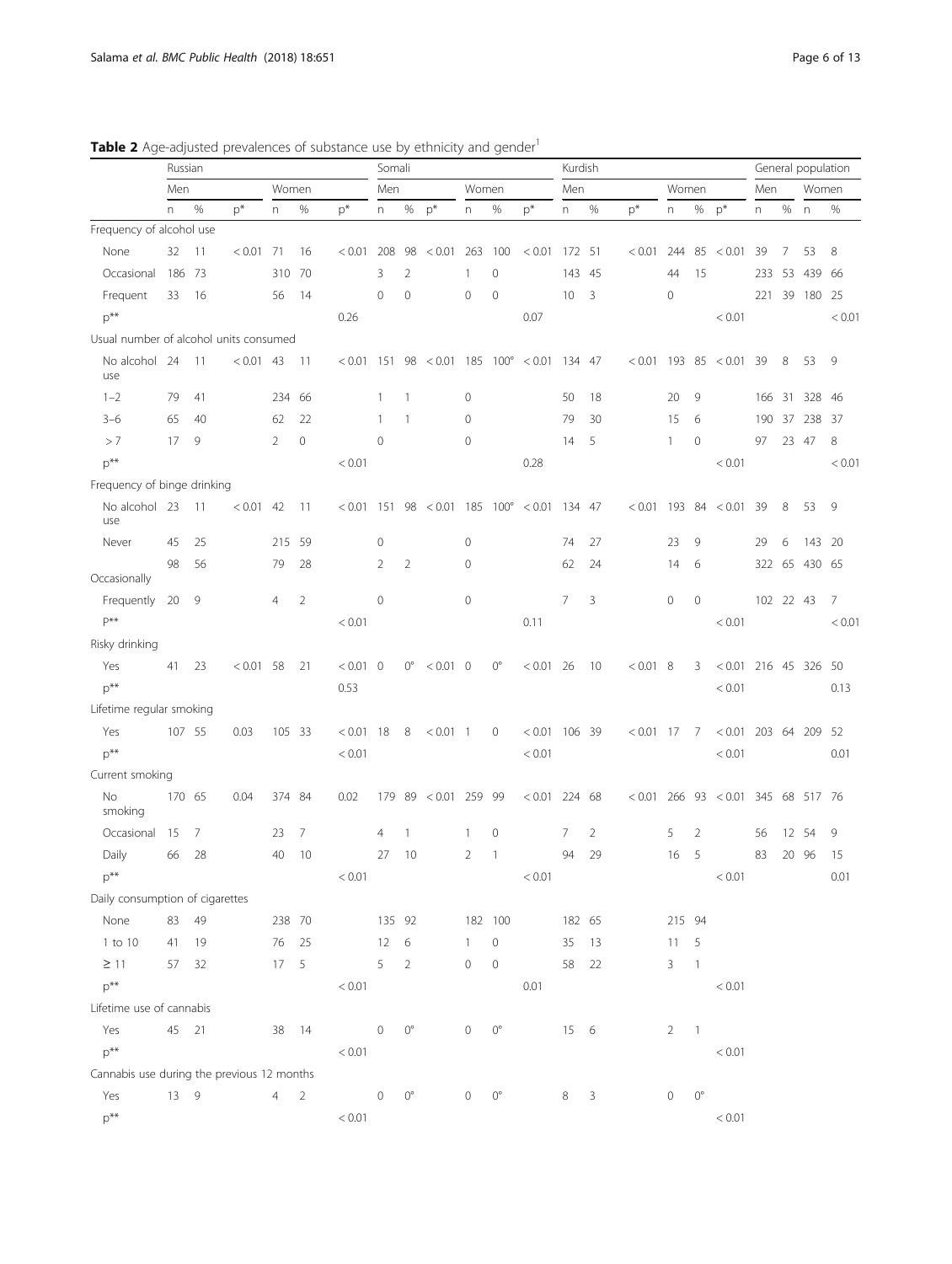|                                   |    | Russian                 |       |       |                          | Somali |    |             |       | Kurdish  |             |       |    |                          |       | General population |                |       |    |   |    |   |
|-----------------------------------|----|-------------------------|-------|-------|--------------------------|--------|----|-------------|-------|----------|-------------|-------|----|--------------------------|-------|--------------------|----------------|-------|----|---|----|---|
|                                   |    | Men                     |       | Women |                          | Men    |    | Women       |       | Men      |             | Women |    |                          | Men   |                    | Women          |       |    |   |    |   |
|                                   | n. | %                       | $D^*$ | n     | %                        | $p^*$  | n. | %           | $p^*$ | n.       | %           | $p^*$ | n. | $\%$                     | $D^*$ | n.                 | %              | $D^*$ | n. | % | n. | % |
| Lifetime use of intravenous drugs |    |                         |       |       |                          |        |    |             |       |          |             |       |    |                          |       |                    |                |       |    |   |    |   |
| Yes                               |    | $8\times$<br>$10^{-10}$ |       |       | $9 \times$<br>$10^{-10}$ |        | 0  | $0^{\circ}$ |       | $\Omega$ | $0^{\circ}$ |       |    | $9 \times$<br>$10^{-10}$ |       | 0                  | $\overline{0}$ |       |    |   |    |   |
| $p^{\ast\ast}$                    |    |                         |       |       |                          | 0.53   |    |             |       |          |             |       |    |                          |       |                    |                | 0.55  |    |   |    |   |

**Table 2** Age-adjusted prevalences of substance use by ethnicity and gender<sup>1</sup> (Continued)

1 comparison between migrant group and general population by gender

\* in comparison to the general population \*\* between sexes °without age-adjustment

smoking were higher in men than in women in all the studied populations (Table [2](#page-5-0)). The prevalence of daily smoking was higher in Russian (28%) and in Kurdish (29%) but lower in Somali (10%) men than in the comparison group (20%). In contrast, the prevalence of daily smoking was lower in Russian (10%), Somali (1%) and Kurdish (5%) women compared with the general population (15%). Smoking 11 or more cigarettes per day was reported by 32% of Russian and 22% of Kurdish men. Somali women were excluded from the further analyses because of the low prevalence of smoking.

#### The prevalence of illicit drug use

The prevalence of lifetime cannabis use was 21% in men and 14% in women of Russian origin, and lower among Kurdish origin participants (6% in men, 1% in women). Somali participants did not report cannabis use. Somali migrants and Kurdish women were excluded from the further analyses. Cannabis use during the previous 12 months was reported by 9% of Russian men and 2% of Russian women. The lifetime intravenous drug use was very rarely reported in all the migrant groups (Table [2](#page-5-0)).

#### Factors associated with substance use

Socio-demographic and migration-related factors associated with binge drinking, daily smoking and lifetime cannabis use are presented in Table [3](#page-7-0) (binge drinking), Table [4](#page-8-0) (daily smoking) and Table [5](#page-9-0) (lifetime cannabis use), with odds ratios and confidence intervals.

Younger age increased the odds for both binge drinking and daily smoking in Kurdish men and for the lifetime use of cannabis among Russian participants. Not being married or cohabiting increased the odds for binge drinking among Kurdish women, and daily smoking for all migrant men and for women in the general population. Lower basic education decreased the odds for binge drinking for Kurdish women, but increased the odds for daily smoking for Russian and Somali men and both sexes of the general population. Among women, being economically inactive decreased the odds for both binge drinking in Kurdish and general population and daily smoking in Russian, Kurdish and general population. Unemployment decreased the odds for binge drinking in Kurdish men and

women, but in contrast increased the odds for daily smoking in men of Kurdish origin and the general population. An unsatisfactory economic situation increased the odds for binge drinking in Russian men, and of daily smoking among Somali and Kurdish men.

Underage migration to Finland in contrast to migration in adulthood increased the odds for lifetime cannabis use in Russian men. A duration of residence in Finland exceeding five years increased the odds for binge drinking, daily smoking and lifetime cannabis use in Russian women, and of daily smoking in Somali men. Poorer language proficiency compared with good language proficiency increased the odds for daily smoking in Russian and Kurdish men, whilst it decreased the odds for daily smoking and binge drinking among Kurdish women, and of binge drinking in Russian men.

# **Discussion**

This study adds to the limited information on migrants' substance use in European context. Here, we describe the prevalence and associated background factors on substance use among Russian, Somali and Kurdish migrants in Finland in comparison to the general Finnish population. Our study is the first to examine the habits and background factors of substance use among adult (18–64 years old) Kurdish migrants. The prevalence of alcohol use was lower among migrants compared to the general population, but daily smoking was more prevalent among Russian and Kurdish migrant men than in the comparison group.

#### Alcohol consumption

Alcohol use and binge drinking were less frequent, and the proportion of abstainers was larger among all migrant groups compared with the general population. This is in line with previous European studies reporting lower level of alcohol use among migrant populations than among the general populations, especially concerning migrants from non-European countries, and also with previous preliminary findings from the Maamu survey [[12](#page-11-0)–[17](#page-11-0), [20,](#page-11-0) [45](#page-12-0)–[48](#page-12-0)]. The prevalence of alcohol use among Kurdish migrants in our study was lower compared to previous findings on Iranian migrants in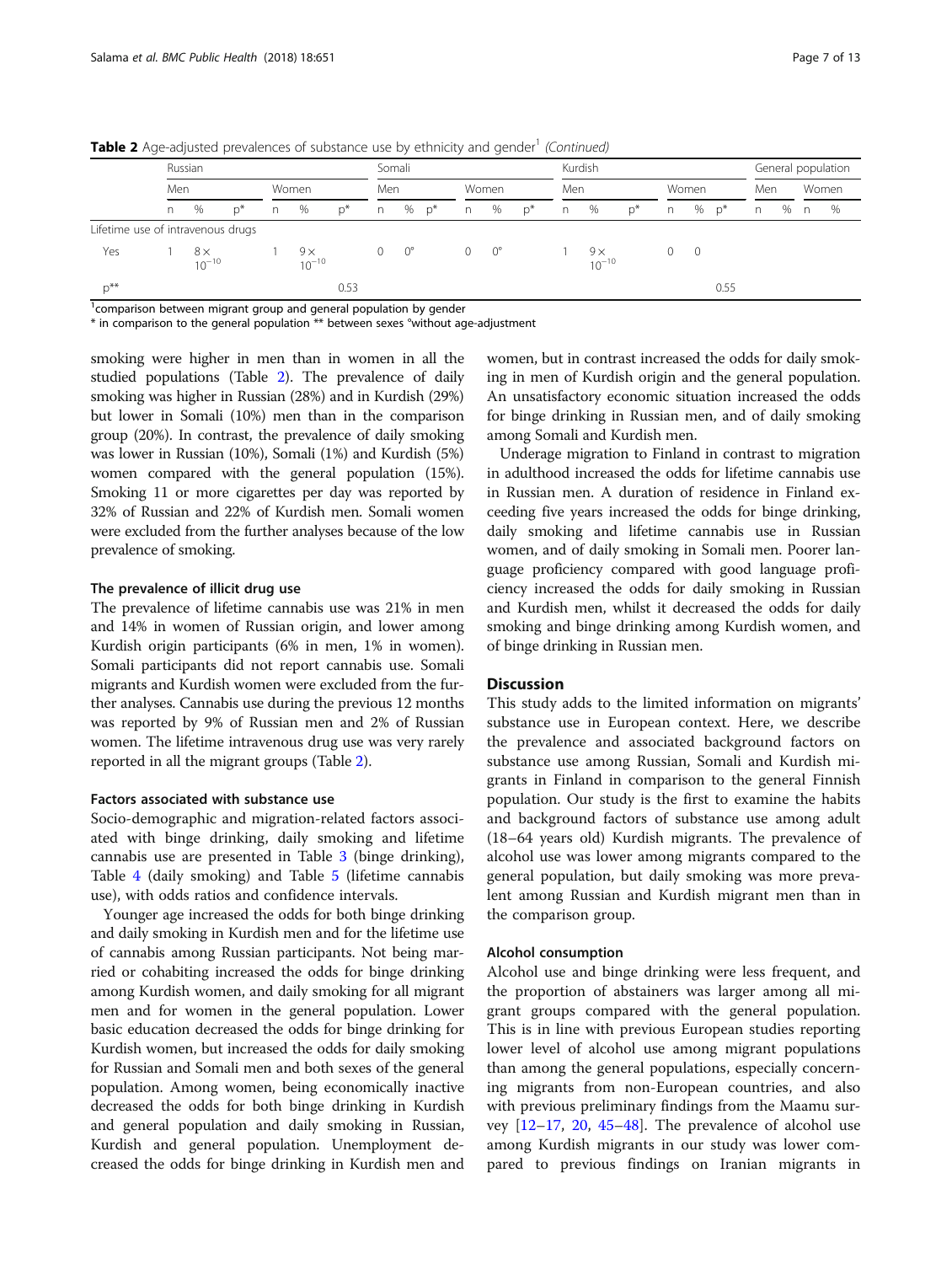|                                  | Russian             |                    | Kurdish             |                     | General population |                    |
|----------------------------------|---------------------|--------------------|---------------------|---------------------|--------------------|--------------------|
|                                  | Men                 | Women              | Men                 | Women               | Men                | Women              |
|                                  | OR (95% CI)         | OR (95% CI)        | OR (95% CI)         | OR (95% CI)         | OR (95% CI)        | OR (95% CI)        |
| Age                              |                     |                    |                     |                     |                    |                    |
| $18 - 29$                        | $2.1$ (0.88-4.91)   | 4.8 (2.34-9.68)    | $3.0(1.53 - 5.87)$  | 3.1 (0.87-11.09)    | $1.5(0.70-3.14)$   | $1.8(1.16 - 2.81)$ |
| $30 - 45$                        | $1.3(0.60 - 2.91)$  | $2.4(1.23 - 4.83)$ | $1.6(0.80 - 3.09)$  | $1.8(0.52 - 6.13)$  | $1.6(0.84 - 3.04)$ | $1.8(1.20 - 2.72)$ |
| Over 45                          | 1.0                 | 1.0                | 1.0                 | 1.0                 | 1.0                | 1.0                |
| Marital status                   |                     |                    |                     |                     |                    |                    |
| Married or cohabiting            | 1.0                 | 1.0                | 1.0                 | 1.0                 | 1.0                | 1.0                |
| Other                            | $1.3(0.57 - 2.79)$  | $1.0(0.56 - 1.77)$ | $1.5(0.88 - 2.64)$  | 4.4 (1.92-10.26)    | $0.6(0.32 - 1.30)$ | $0.9(0.64 - 1.33)$ |
| Level of basic education         |                     |                    |                     |                     |                    |                    |
| High school                      | 1.0                 | 1.0                | 1.0                 | 1.0                 | 1.0                | 1.0                |
| Secondary school or less         | $1.4(0.62 - 3.29)$  | $1.6(0.81 - 3.32)$ | $1.2(0.72 - 1.85)$  | $0.3(0.14 - 0.88)$  | $0.9(0.49 - 1.69)$ | $0.8(0.52 - 1.19)$ |
| Employment situation             |                     |                    |                     |                     |                    |                    |
| Employed                         | 1.0                 | 1.0                | 1.0                 | 1.0                 | 1.0                | 1.0                |
| Unemployed                       | $1.0(0.45 - 2.35)$  | $0.8(0.39 - 1.72)$ | $0.5(0.3-0.9)$      | $0.1(0.02 - 0.52)$  | 2.5 (0.56-10.85)   | $0.9(0.33 - 2.27)$ |
| Economically inactive            | $2.8(0.92 - 8.43)$  | $0.5(0.23 - 1.02)$ | $0.8(0.48 - 1.46)$  | $0.3(0.13 - 0.77)$  | $0.6(0.27 - 1.17)$ | $0.6(0.42 - 0.99)$ |
| Economic situation               |                     |                    |                     |                     |                    |                    |
| Satisfactory                     | 1.0                 | 1.0                | 1.0                 | 1.0                 |                    |                    |
| Unsatisfactory                   | $2.5(1.27 - 5.01)$  | $0.7(0.39 - 1.20)$ | $0.8(0.49 - 1.27)$  | $0.5(0.19 - 1.19)$  |                    |                    |
| Age at migration                 |                     |                    |                     |                     |                    |                    |
| Adult                            | 1.0                 | 1.0                | 1.0                 | 1.0                 |                    |                    |
| Underage                         | $2.4(0.55 - 10.43)$ | $2.4(0.99 - 5.63)$ | $1.2(0.63 - 2.29)$  | $2.1(0.54 - 7.92)$  |                    |                    |
| Duration of residence in Finland |                     |                    |                     |                     |                    |                    |
| $\leq$ 5 years                   | 1.0                 | 1.0                | 1.0                 | 1.0                 |                    |                    |
| $> 5$ years                      | $1.4(0.61 - 3.11)$  | $2.2(1.08-4.63)$   | $0.96(0.55 - 1.68)$ | 2.6 (0.48-13.69)    |                    |                    |
| Language proficiency             |                     |                    |                     |                     |                    |                    |
| Good                             | 1.0                 | 1.0                | 1.0                 | 1.0                 |                    |                    |
| Fair or less                     | $0.3(0.16 - 0.68)$  | $0.6(0.34 - 1.12)$ | $1.2(0.78 - 1.95)$  | $0.05(0.01 - 0.23)$ |                    |                    |

<span id="page-7-0"></span>**Table 3** Factors associated with binge drinking by ethnicity and gender adjusting for age<sup>2</sup>

<sup>2</sup>Statistically significant findings in bold

Norway [[17\]](#page-11-0). Our results are also in line with previous observations on differences in alcohol use between migrant groups [\[17](#page-11-0), [49\]](#page-12-0). Based on the data on alcohol use in Russia, the alcohol use of Russian migrants was expected to be higher or similar to the general population [[25\]](#page-11-0). However, the alcohol use among Russian migrants was found to be lower than in the general population. Similar results have been recorded among migrants from the Former Soviet Union in the United States [[50\]](#page-12-0). This could be explained by the higher level of education among Russian migrants compared with the general population, and the selective nature of mainly voluntary immigration from Russia. This may, in part, be explained by the "healthy immigrant effect", indicating lower levels of substance use among migrant population in comparison to the general population  $[51, 52]$  $[51, 52]$  $[51, 52]$  $[51, 52]$ . The prevalence of alcohol use among Kurdish migrants (men 48%, women

15%) has not been previously reported. The prevalence of alcohol use in Somali migrants was low as expected based on cultural and religious factors.

Taken into account the cross-sectional nature of the study, we found that low acculturation was associated with lower levels of binge drinking. Low socioeconomic situation seemed to be both risk and protective factor depending on the migrant group under study, gender and on the individual factors. Lower levels of binge drinking were associated with poor language proficiency among Russian men, shorter duration of residence in Finland among Russian women, unemployment among Kurdish men and a lower basic education and unemployment among Kurdish women. Higher levels of binge drinking were associated with an unsatisfactory economic situation among Russian men, a younger age in Russian women and Kurdish men and marital status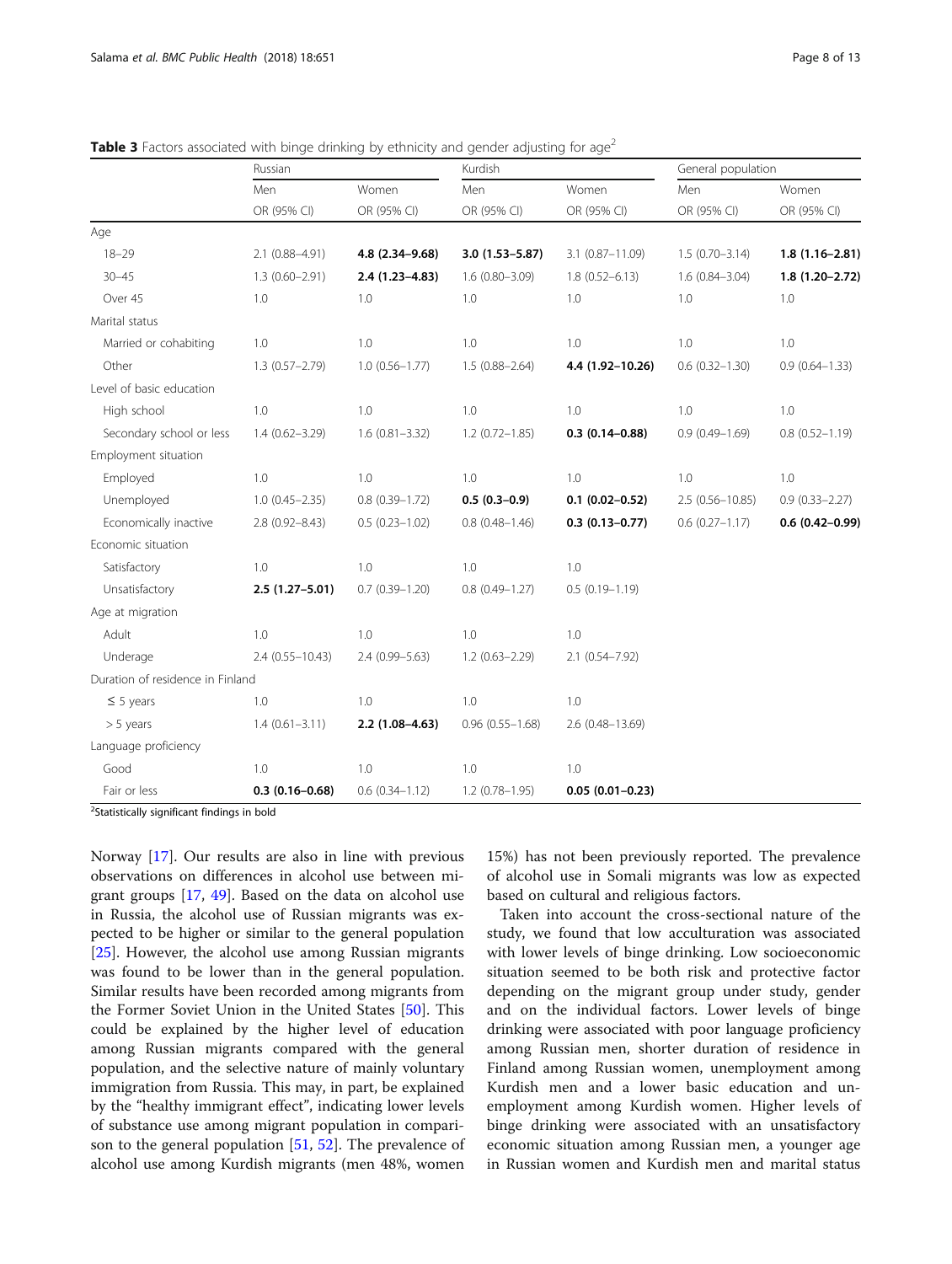|                                                             | Russian                                |                                         | Somali                                            | Kurdish                                |                                 | General population                       |                    |  |
|-------------------------------------------------------------|----------------------------------------|-----------------------------------------|---------------------------------------------------|----------------------------------------|---------------------------------|------------------------------------------|--------------------|--|
|                                                             | Men                                    | Women                                   | Men                                               | Men                                    | Women                           | Men                                      | Women              |  |
|                                                             | OR (95% CI)                            | OR (95% CI)                             | OR (95% CI)                                       | OR (95% CI)                            | OR (95% CI)                     | OR (95% CI)                              | OR (95% CI)        |  |
| Age                                                         |                                        |                                         |                                                   |                                        |                                 |                                          |                    |  |
| $18 - 29$                                                   | $0.4$ (0.18-0.83) 0.9 (0.36-2.34)      |                                         | $1.9(0.63 - 5.74)$                                | 1.9 $(1.05-3.41)$ 3.8 $(0.72-19.67)$   |                                 | $1.1(0.59 - 2.17)$                       | $0.8(0.46 - 1.47)$ |  |
| $30 - 45$                                                   | $0.7(0.32 - 1.34)$                     | $1.3(0.61 - 2.84)$                      | $0.9(0.30 - 2.74)$                                | $1.2(0.65 - 2.12)$                     | 5.0 (1.04-23.96)                | $1.1(0.61 - 2.02)$                       | $1.3(0.79 - 2.20)$ |  |
| Over 45                                                     | 1.0                                    | 1.0                                     | 1.0                                               | 1.0                                    | 1.0                             | 1.0                                      | 1.0                |  |
| Marital status                                              |                                        |                                         |                                                   |                                        |                                 |                                          |                    |  |
| Married or<br>cohabiting                                    | 1.0                                    | 1.0                                     | 1.0                                               | 1.0                                    | 1.0                             | 1.0                                      | 1.0                |  |
| Other                                                       | <b>3.6 (1.73-7.60)</b> 1.5 (0.71-2.96) |                                         | 7.0 (2.94-16.56)                                  | <b>1.8 (1.08-2.98)</b> 1.3 (0.53-3.21) |                                 | $1.5(0.85 - 2.80)$                       | $2.2(1.36 - 3.58)$ |  |
| Level of basic education                                    |                                        |                                         |                                                   |                                        |                                 |                                          |                    |  |
| High school                                                 | 1.0                                    | 1.0                                     | 1.0                                               | 1.0                                    | 1.0                             | 1.0                                      | 1.0                |  |
| Secondary school 3.3 (1.73-6.36) 1.6 (0.75-3.42)<br>or less |                                        |                                         | $5.1(1.77 - 14.63)$                               | $1.2(0.80 - 1.84)$                     | $0.6(0.25 - 1.29)$              | $3.4(1.89 - 6.11)$                       | $2.5(1.52 - 4.01)$ |  |
| Employment situation                                        |                                        |                                         |                                                   |                                        |                                 |                                          |                    |  |
| Employed                                                    | 1.0                                    | 1.0                                     | 1.0                                               | 1.0                                    | 1.0                             | 1.0                                      | 1.0                |  |
| Unemployed                                                  | $1.5(0.72 - 3.25)$                     | $1.6(0.74 - 3.49)$                      | $0.6(0.23 - 1.84)$                                | 1.7 $(1.06-2.77)$ 1.5 $(0.59-3.67)$    |                                 | 4.0 $(1.58 - 10.14)$ 2.5 $(0.90 - 7.08)$ |                    |  |
| Economically<br>inactive                                    | $1.2(0.51 - 3.05)$                     | $0.05(0.01 - 0.25)$ 0.2 $(0.08 - 0.67)$ |                                                   | $0.7(0.42 - 1.20)$                     | $0.2(0.07 - 0.72)$              | $0.96(0.46 - 2.03)$                      | $0.5(0.27 - 0.94)$ |  |
| Economic situation                                          |                                        |                                         |                                                   |                                        |                                 |                                          |                    |  |
| Satisfactory                                                | 1.0                                    | 1.0                                     | 1.0                                               | 1.0                                    | 1.0                             |                                          |                    |  |
| Unsatisfactory                                              | $1.3(0.67 - 2.36)$                     | $1.3(0.66 - 2.55)$                      | 14.8 (4.34-50.63) 2.1 (1.30-3.32) 1.9 (0.66-5.38) |                                        |                                 |                                          |                    |  |
| Age at migration                                            |                                        |                                         |                                                   |                                        |                                 |                                          |                    |  |
| Adult                                                       | 1.0                                    | 1.0                                     | 1.0                                               | 1.0                                    | 1.0                             |                                          |                    |  |
| Underage                                                    | $1.7(0.54 - 5.23)$                     | $1.0(0.43 - 2.43)$                      | $1.5(0.52 - 4.20)$                                | $0.7(0.39 - 1.25)$                     | $1.5(0.70 - 3.03)$              |                                          |                    |  |
| Duration of residence in Finland                            |                                        |                                         |                                                   |                                        |                                 |                                          |                    |  |
| $\leq$ 5 years                                              | 1.0                                    | 1.0                                     | 1.0                                               | 1.0                                    | 1.0                             |                                          |                    |  |
| $> 5$ years                                                 | $1.0(0.47 - 2.15)$                     | $3.3(1.13 - 9.36)$                      | $3.6(1.11 - 11.58)$                               | $0.9(0.52 - 1.40)$                     | $1.5(0.57 - 4.17)$              |                                          |                    |  |
| Language proficiency                                        |                                        |                                         |                                                   |                                        |                                 |                                          |                    |  |
| Good                                                        | 1.0                                    | 1.0                                     | 1.0                                               | 1.0                                    | 1.0                             |                                          |                    |  |
| Fair or less                                                | <b>2.6 (1.21-5.41)</b> 0.9 (0.44-1.99) |                                         | $0.84(0.30 - 2.35)$                               |                                        | 2.1 (1.32-3.19) 0.3 (0.13-0.78) |                                          |                    |  |

<span id="page-8-0"></span>**Table 4** Factors associated with daily smoking by ethnicity and gender adjusting for age<sup>2</sup>

Statistically significant findings in bold

being other than married or cohabiting among Kurdish women. Previous literature has reported similar findings between the higher level of acculturation and more frequent binge drinking among men of some migrant groups [[53](#page-12-0), [54](#page-12-0)].

# Cigarette smoking

Our findings regarding the larger proportion of daily smokers among Russian and Kurdish migrant men compared to the general population are in concordance with previous European studies and also with preliminary findings from the Maamu survey, reporting a larger proportion of daily smokers among migrants in comparison to the general population [\[12](#page-11-0), [18,](#page-11-0) [20,](#page-11-0) [21](#page-11-0), [55](#page-12-0)–[57](#page-12-0)], and in concordance with previous studies reporting differences between migrant

groups under study [[11,](#page-11-0) [12,](#page-11-0) [18](#page-11-0), [46](#page-12-0), [47](#page-12-0), [49](#page-12-0), [55](#page-12-0), [56](#page-12-0), [58](#page-12-0)–[60](#page-12-0)]. In contrast, previous migrant studies from Spain, Denmark and United States, have reported less smoking or similar smoking behaviour than the general population [\[15](#page-11-0), [16](#page-11-0), [50,](#page-12-0) [60\]](#page-12-0). It is important to notice, however, that the smoking rates of Finnish men are lower compared to European estimates [[33,](#page-11-0) [34](#page-11-0)], and the migrant populations under study and definitions of migration differed from one study to another. Compared with the general Finnish population, daily smoking was more common among Russian and Kurdish migrant men, but less prevalent among Kurdish and Somali migrant women, in concordance with previous literature on gender differences in smoking among migrants [[56](#page-12-0), [60](#page-12-0)]. Here, the "healthy migrant effect" might apply to women, but not to Russian or Kurdish migrant men. Additionally,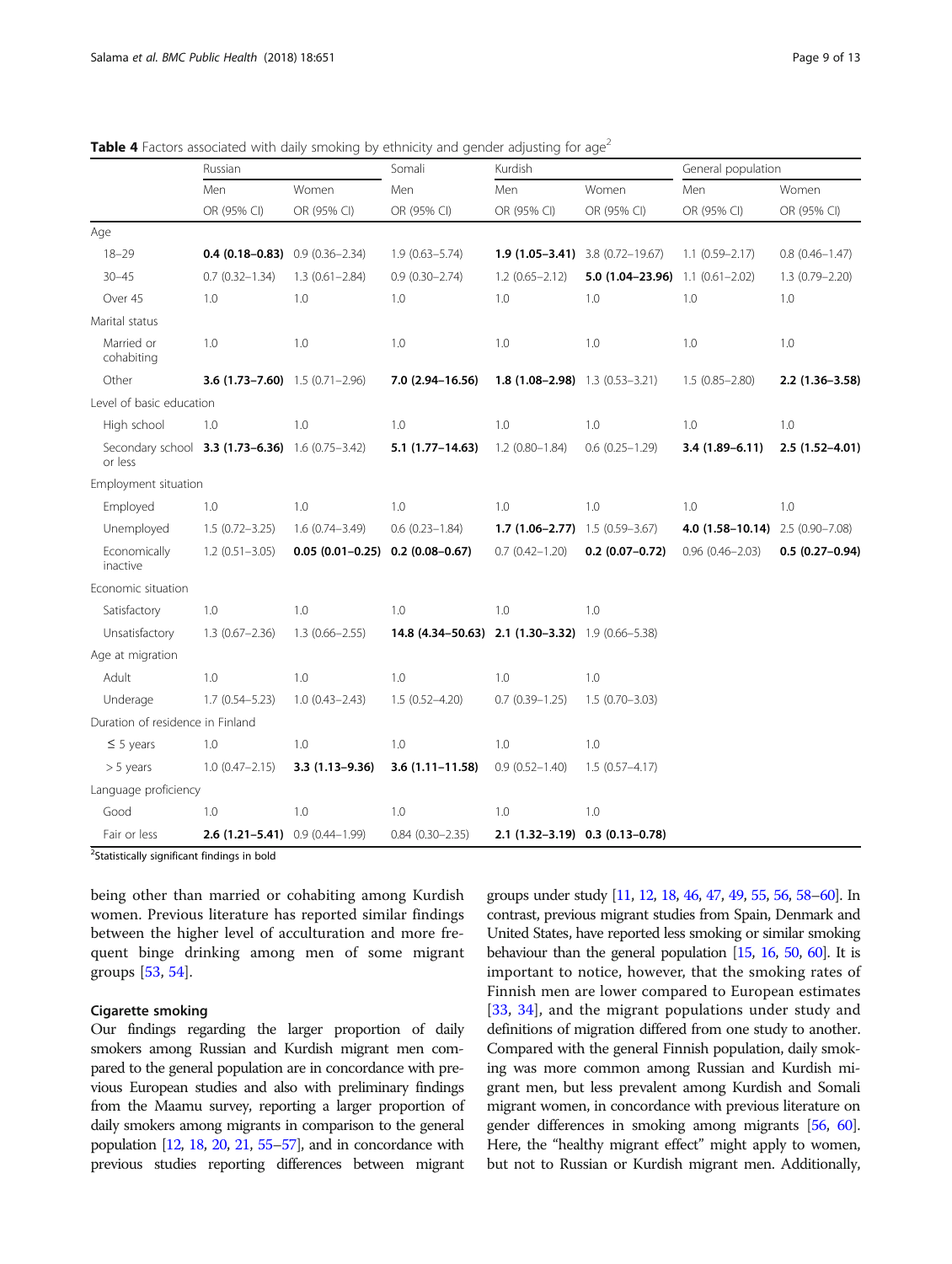|                                  | Russian            |                    | Kurdish             |
|----------------------------------|--------------------|--------------------|---------------------|
|                                  | Men                | Women              | Men                 |
|                                  | OR (95% CI)        | OR (95% CI)        | OR (95% CI)         |
| Age                              |                    |                    |                     |
| $18 - 29$                        | 3.9 (1.76-8.71)    | 8.1 (3.72-17.70)   | 2.1 (0.88-4.86)     |
| $\geq$ 30                        | 1.0                | 1.0                | 1.0                 |
| Marital status                   |                    |                    |                     |
| Married or<br>cohabiting         | 1.0                | 1.0                | 1.0                 |
| Other                            | $1.1(0.44 - 2.60)$ | $1.0(0.41 - 2.26)$ | $2.2(0.61 - 7.96)$  |
| Level of basic education         |                    |                    |                     |
| High school                      | 1.0                | 1.0                | 1.0                 |
| Secondary<br>school or<br>less   | $1.6(0.61 - 4.07)$ | $0.7(0.23 - 2.12)$ | $1.9(0.78 - 4.52)$  |
| Employment situation             |                    |                    |                     |
| Employed                         | 1.0                | 1.0                | 1.0                 |
| Unemployed                       | 1.4 (0.48-4.37)    | $0.7(0.21 - 2.42)$ | 2.5 (0.97–6.21)     |
| Economically<br>inactive         | $2.5(0.85 - 7.14)$ | $0.6(0.24 - 1.50)$ | $0.6(0.15 - 2.43)$  |
| Economic situation               |                    |                    |                     |
| Satisfactory                     | 1.0                | 1.0                | 1.0                 |
| Unsatisfactory                   | $1.9(0.81 - 4.55)$ | $0.8(0.35 - 1.70)$ | $1.8(0.69 - 4.60)$  |
| Age at migration                 |                    |                    |                     |
| Adult                            | 1.0                | 1.0                | 1.0                 |
| Underage                         | 7.1 (1.74-28.74)   | $1.8(0.75 - 4.39)$ | $2.0(0.71 - 5.67)$  |
| Duration of residence in Finland |                    |                    |                     |
| $\leq$ 5 years                   | 1.0                | 1.0                | 1.0                 |
| > 5 years                        | $1.5(0.56 - 3.95)$ | $2.6(1.01 - 6.69)$ | 3.2 (0.88-11.87)    |
| Language proficiency             |                    |                    |                     |
| Good                             | 1.0                | 1.0                | 1.0                 |
| Fair or less                     | $0.7(0.29 - 1.73)$ | $0.5(0.22 - 1.21)$ | $0.98(0.44 - 2.19)$ |

<span id="page-9-0"></span>

| <b>Table 5</b> Factors associated with lifetime cannabis use by |  |
|-----------------------------------------------------------------|--|
| ethnicity and gender adjusting for age <sup>2</sup>             |  |

<sup>2</sup>Statistically significant findings in bold

differences between lifetime regular smoking and current daily smoking in the general population and Russian migrants might indicate that previous regular smokers have been able to quit smoking, in contrast to Kurdish and Somali migrants among whom this type of pattern is not observed. Similar pattern of lesser smoking cessation among some migrant groups has been reported before, and it might be that there is a gap in educational and smoking cessation services for migrants compared with the services available for the general population [[59](#page-12-0)].

In concordance with previous results, daily smoking among migrant men and men of the general population was associated with poorer socio-economic situation [[59,](#page-12-0) [61](#page-12-0)]. Daily smoking was associated with not being married or cohabiting in all migrant men. A lower basic education was associated with daily smoking in Russian, and general population men, and unemployment among Kurdish and general population men. Our results on the association of daily smoking and educational level were in line to previous findings from Iraq [[32\]](#page-11-0). An unsatisfactory economic situation was associated with daily smoking among Somali and Kurdish men. Our results imply that a disadvantaged socio-economic position might predispose especially Kurdish and Somali migrant men to daily smoking, taking into account the limitations of cross-sectional studies.

# Lifetime use of cannabis

The prevalence of lifetime cannabis use was low among migrants of Kurdish and Somali origin. The reported prevalence rates of lifetime cannabis use among Russian migrants were smaller compared with those of the general population reported elsewhere [\[62](#page-12-0)]. Our results are in line with previous research reporting lower prevalence of cannabis use among migrant adolescents compared with the general population [\[12](#page-11-0), [63](#page-12-0)]. Lifetime cannabis use was associated with younger age, underage migration to Finland, and a longer residence in Finland in Russian migrants; the implication here being that the adoption of the Finnish culture of substance use could increase the cannabis use among Russian migrants. This is in concordance with previous research reporting that higher level of acculturation might be associated with higher likelihood of cannabis use among migrant adolescents and young adults [\[19](#page-11-0)].

# Gender differences

Our results underline the gendered nature of binge drinking and daily smoking in all populations under study, as reported in previous literature [[17](#page-11-0), [56,](#page-12-0) [60](#page-12-0)]. The pronounced gender differences among migrants compared with the general population might reflect the cultural differences in social approval of substance use among women [\[60](#page-12-0), [64\]](#page-12-0). Economic inactivity was a protective factor for daily smoking and binge drinking among all women, possibly reflecting stay-at-home parenthood. Among Kurdish men, being unemployed seemed to be a protective factor for binge drinking and a risk factor for daily smoking. Russian men showed a trend towards economic inactivity being a risk factor for binge drinking although this finding did not reach statistical significance. Thus, clear gender differences were found in the associations between employment situation and substance use. Being married and having a lower basic education could be interpreted as producing a higher adherence to traditional cultural norms among migrant women. These factors together with poorer language proficiency as an indicator for lower acculturation were all protective factors against binge drinking among Kurdish women. The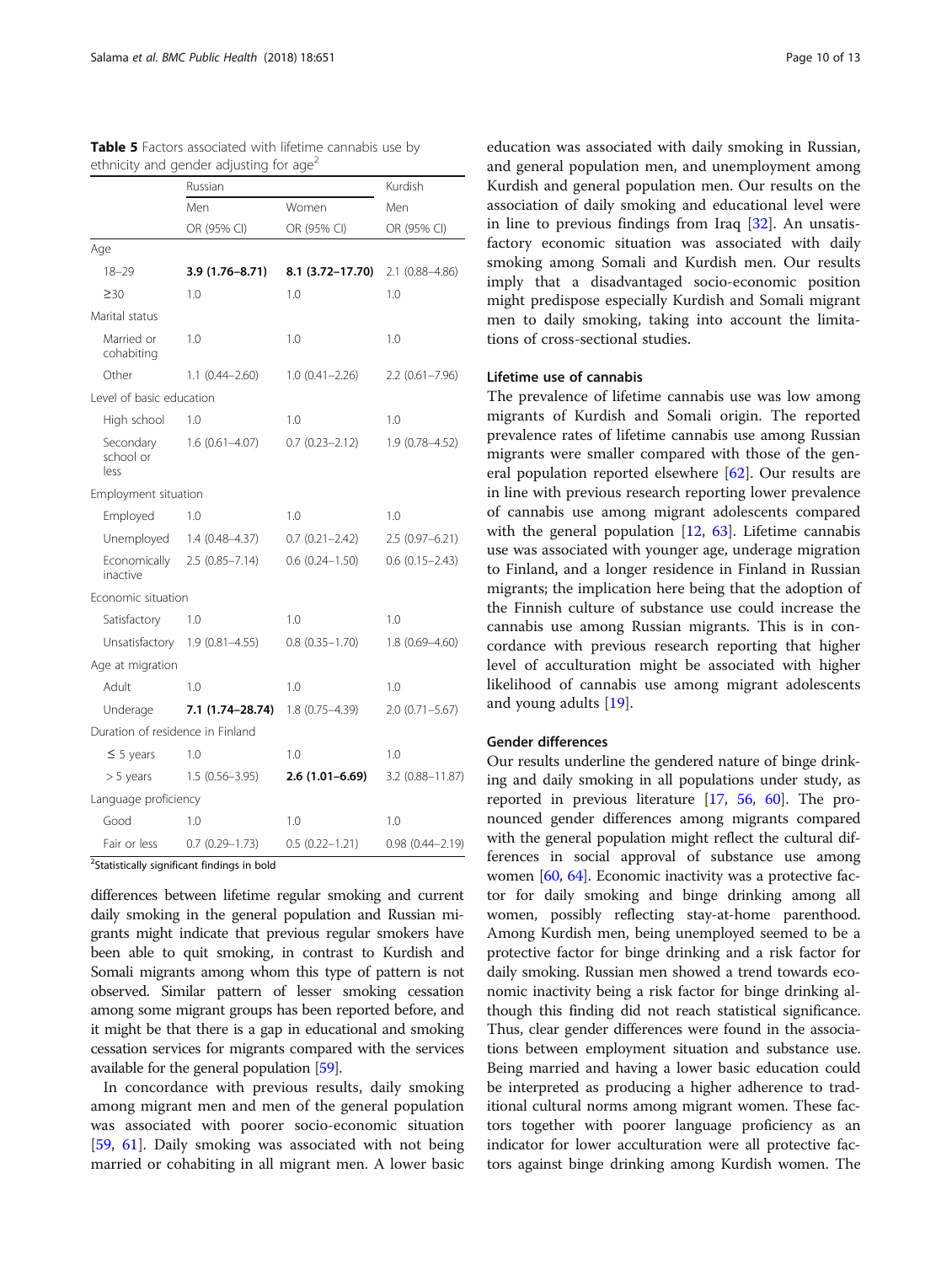gender differences in the drinking patterns of Kurdish migrants were reminiscent of the gender differences in drinking patterns in the Finnish population some decades ago; nowadays, this has dissolved with the alarming increase in the alcohol consumption of Finnish women and the simultaneous significant gender role changes in Finnish society [[65](#page-12-0), [66](#page-12-0)]. The prevalence of abstainers has decreased and the proportion of weekly drinkers has increased among Finnish women between 1968 and 2008 [[67](#page-12-0)]. Similarly to previous research, we found lower acculturation to be a protective factor against daily smoking in Kurdish women, while it had a contrary effect among Kurdish men [\[22](#page-11-0)]. Higher education and adoption of more flexible gender roles as a result of acculturation have been hypothesised to change the patterns of substance use among migrant women, and our results show that this might apply to migrant women of Russian and Kurdish origin [[22\]](#page-11-0).

#### Strengths and limitations of the study

Our study provides unique data from three different migrant populations to be compared with the general population in one European country (Finland), and it has a relatively high response rate. However, the data used does not allow for analysing the effects of living in rural vs. urban environments. Examining substance use by ethnicity or nationality, as conducted in our study, allows for taking cultural and other variation within the studied populations into account. Reporting substance use among all migrants as one population group or grouping migrants from the same continent as one migrant group may produce observation bias [[68](#page-12-0)]. The comparison between migrant studies may be challenging because different methods used: varying study populations, definitions of migration and migrant groups, and differences in measuring substance use (varying use of standardised questionnaires and definitions) [\[8\]](#page-11-0). One of the limitations was that, information was available on frequency of smoking, and no timeframe for "current smoking" was defined. However, self-reported smoking behaviour has been shown to be a reliable measure to use in epidemiological studies [[69,](#page-12-0) [70\]](#page-12-0). Our study adds to the limited body of literature on habits of substance use among migrant populations, including background factors associated with it. In addition, it is among the first to report the prevalence of substance use among Kurdish migrants. Despite the relatively high response rate and the use of inverse probability weights, the effects of non-response on our results are difficult to estimate. Considerable social stigma is associated with substance use, especially among the Somali participants, and this might have resulted in the under-reporting of substance use among the participants. Various background factors analysed in this study are inter-related,

and thus the association of individual factors is difficult to estimate.

#### Conclusions

Our results highlight the varying patterns of substance use and differences in associated sociodemographic and migration-related factors between the migrant groups and between the genders within migrant groups. Our results draw attention to the lesser binge drinking among migrants compared with the general population in all the three migrant groups in our study, and to more prevalent daily smoking among Russian and Kurdish migrant men compared to the general population. Therefore in the future, the possible treatment gap for harmful substance use among migrants should be evaluated, and the availability of culturally tailored interventions for smoking cessation [[71](#page-12-0)] and for alcohol use reduction for migrants should be assessed, as proposed in previous literature [\[8\]](#page-11-0).

#### Acknowledgements

All participants and field workers are warmly acknowledged.

#### Funding

This work was funded by Finnish Foundation for Alcohol Studies, Emil Aaltonen Foundation, Juho Vainio Foundation (ES) and Finnish Cultural Foundation (AEC).

#### Availability of data and materials

The data that support the findings of this study are available from the National Institute for Health and Welfare but restrictions apply to the availability of these data, which were used under license for the current study, and so are not publicly available. Data are however available from the authors upon reasonable request and with permission of National Institute for Health and Welfare. For more information, see [https://www.thl.fi/en/web/](https://www.thl.fi/en/web/thlfi-en/research-and-expertwork/population-studies/migrant-health-and-wellbeing-study-maamu-/information-for-researchers) [thlfi-en/research-and-expertwork/population-studies/migrant-health-and](https://www.thl.fi/en/web/thlfi-en/research-and-expertwork/population-studies/migrant-health-and-wellbeing-study-maamu-/information-for-researchers)[wellbeing-study-maamu-/information-for-researchers](https://www.thl.fi/en/web/thlfi-en/research-and-expertwork/population-studies/migrant-health-and-wellbeing-study-maamu-/information-for-researchers) .

#### Authors' contributions

ES conceived the study idea, performed the statistical analysis and drafted the manuscript. SN and AEC contributed to the study idea and advised on statistical analysis and methodological issues. PK and TL advised on methodological issues. JS and TL provided expertise on substance use and epidemiology. All authors participated in interpreting results, reviewing drafts of the manuscript and approved the final version of the manuscript submitted for publication. All authors read and approved the final manuscript.

#### Ethics approval and consent to participate

Ethical approval was granted to both studies (Maamu and Health 2011) by the Coordinating Ethics Committee of the Hospital District of Helsinki and Uusimaa. Written informed consent was obtained from each participant.

#### Competing interests

The authors declare that they have no competing interests.

# Publisher's Note

Springer Nature remains neutral with regard to jurisdictional claims in published maps and institutional affiliations.

#### Author details

<sup>1</sup>Doctoral Programme in Clinical Research, Faculty of Medicine, University of Turku, Kiinamyllynkatu 10, FI-20520 Turku, Finland. <sup>2</sup>Department of Child Psychiatry, Turku University Hospital and University of Turku, Building 10, Kiinamyllynkatu 4-8, FI-20521 Turku, Finland. <sup>3</sup>Research Unit of Clinical Neuroscience, University of Oulu, P.O.Box 8000, FI-90014 University of Oulu,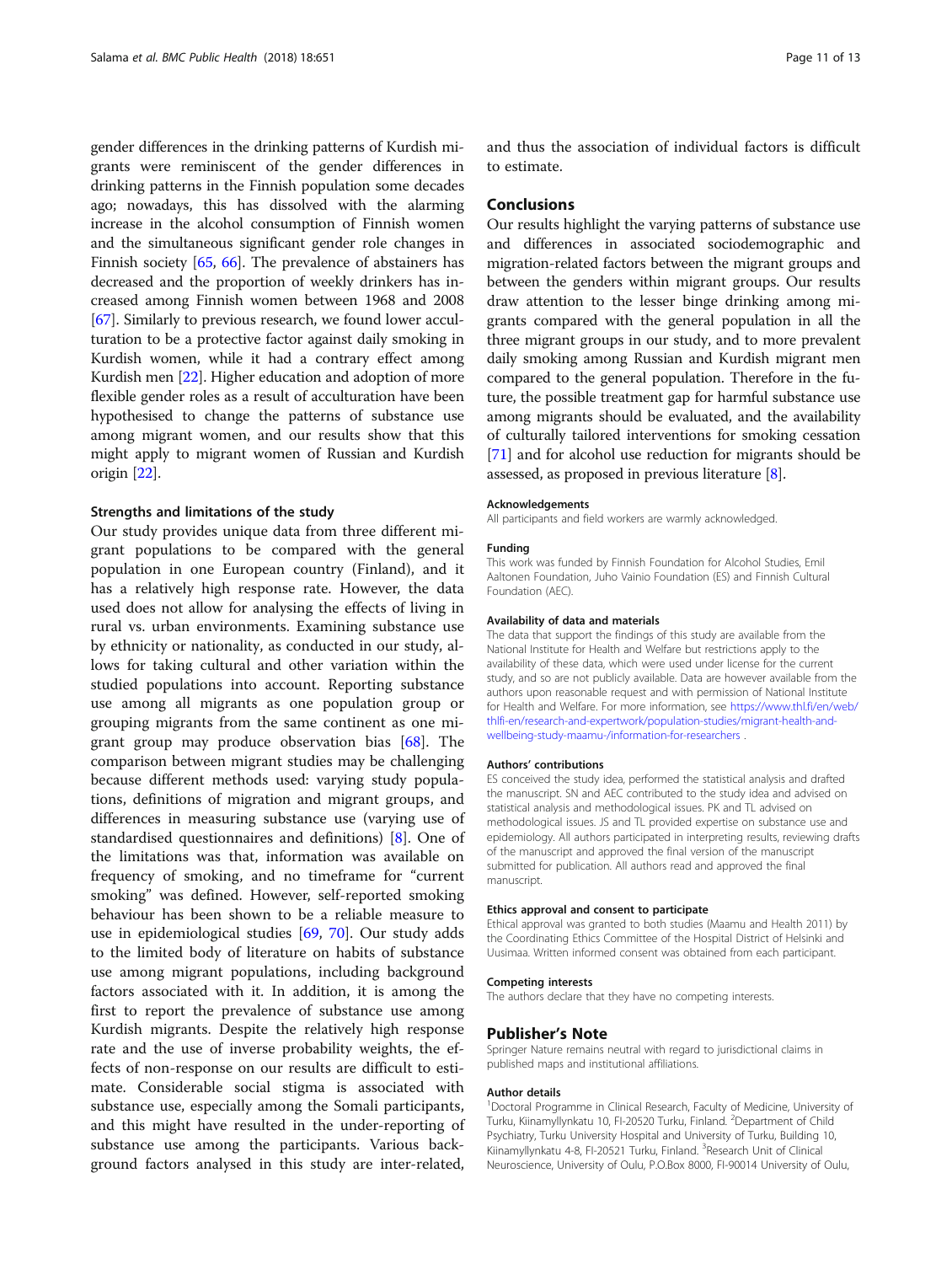<span id="page-11-0"></span>Oulu, Finland. <sup>4</sup>Department of Psychiatry, University of Turku, FI-20014 Turku, Finland. <sup>5</sup>National Institute for Health and Welfare (THL), P.O. Box 30, FI-00271 Helsinki, Finland. <sup>6</sup>Institute of Public Health and Clinical Nutrition, University of Eastern Finland, P.O. Box 1627, FI-70211 Kuopio, Finland. <sup>7</sup>Joint municipal authority for North Karelia social and health services, Tikkamäentie 16, 80210 Joensuu, Finland. <sup>8</sup>Faculty of Medicine, Department of Psychology and Logopedics, University of Helsinki, Haartmaninkatu 8, P.O. Box 63, FI-00014 Helsinki, Finland.

# Received: 16 August 2017 Accepted: 11 May 2018 Published online: 22 May 2018

#### **References**

- 1. Eriksen M, Mackay J, Schluger N, Gomeshtapeh FI, Drope J. The tobacco atlas. 5th ed: World Lung Foundation, American Cancer Society; 2015. p. 87.
- 2. Room R, Babor T, Rehm J. Alcohol and public health. Lancet. 2005;365(9458): 519–30.
- 3. Rehm J, Taylor B, Room R. Global burden of disease from alcohol, illicit drugs and tobacco. Drug Alcohol Rev. 2006;25(6):503–13.
- 4. Rehm J, Mathers C, Popova S, Thavorncharoensap M, Teerawattananon Y, Patra J. Global burden of disease and injury and economic cost attributable to alcohol use and alcohol-use disorders. Lancet. 2009;373(9682):2223–33.
- 5. Collaborators GRF. Global, regional, and national comparative risk assessment of 84 behavioural, environmental and occupational, and metabolic risks or clusters of risks, 1990-2016: a systematic analysis for the global burden of disease study 2016. Lancet. 2017;390(10100):1345–422.
- 6. Volkow ND, Compton WM, Weiss SR. Adverse health effects of marijuana use. N Engl J Med. 2014;371(9):879.
- Silins E, Horwood LJ, Patton GC, Fergusson DM, Olsson CA, Hutchinson DM, Spry E, Toumbourou JW, Degenhardt L, Swift W, et al. Young adult sequelae of adolescent cannabis use: an integrative analysis. Lancet Psychiatry. 2014; 1(4):286–93.
- 8. Horyniak D, Melo JS, Farrell RM, Ojeda VD, Strathdee SA. Epidemiology of substance use among forced migrants: a global systematic review. PLoS One. 2016;11(7):e0159134.
- 9. Room R. Multicultural contexts and alcohol and drug use as symbolic behaviour. Addict Res Theory. 2005;41:283–96.
- 10. Leão TS, Johansson LM, Sundquist K. Hospitalization due to alcohol and drug abuse in first- and second-generation immigrants: a follow-up study in Sweden. Subst Use Misuse. 2006;41(3):283–96.
- 11. Acartürk CZ, Nierkens V, Agyemang C, Stronks K. Depressive symptoms and smoking among young Turkish and Moroccan ethnic minority groups in the Netherlands: a cross-sectional study. Subst Abuse Treat Prev Policy. 2011;6:5.
- 12. Abebe DS, Hafstad GS, Brunborg GS, Kumar BN, Lien L. Binge drinking, Cannabis and tobacco use among ethnic Norwegian and ethnic minority adolescents in Oslo, Norway. J Immigr Minor Health. 2015;17(4):992–1001.
- 13. Svensson M, Hagquist C. Adolescent alcohol and illicit drug use among firstand second-generation immigrants in Sweden. Scand J Public Health. 2010; 38(2):184–91.
- 14. Hjern A, Allebeck P. Alcohol-related disorders in first- and second-generation immigrants in Sweden: a national cohort study. Addiction. 2004;99(2):229–36.
- 15. Hansen AR, Ekholm O, Kjøller M. Health behaviour among non-western immigrants with Danish citizenship. Scand J Public Health. 2008;36(2):205–10.
- 16. Carrasco-Garrido P, De Miguel AG, Barrera VH, Jiménez-García R. Health profiles, lifestyles and use of health resources by the immigrant population resident in Spain. Eur J Pub Health. 2007;17(5):503–7.
- 17. Amundsen EJ. Low level of alcohol drinking among two generations of non-western immigrants in Oslo: a multi-ethnic comparison. BMC Public Health. 2012;12:535.
- 18. Lindström M, Sundquist J. Ethnic differences in daily smoking in Malmö, Sweden. Varying influence of psychosocial and economic factors. Eur J Pub Health. 2002;12(4):287–94.
- 19. Delforterie MJ, Creemers HE, Huizink AC. Recent cannabis use among adolescent and young adult immigrants in the Netherlands–the roles of acculturation strategy and linguistic acculturation. Drug Alcohol Depend. 2014;136:79–84.
- 20. Skogberg N, Laatikainen T, Jula A, Härkänen T, Vartiainen E, Koponen P. Contribution of sociodemographic and lifestyle-related factors to the differences in metabolic syndrome among Russian, Somali and Kurdish migrants compared with Finns. Int J Cardiol. 2017;232:63–9.
- 21. Skogberg N, Laatikainen T, Koskinen S, Vartiainen E, Jula A, Leiviskä J, Härkänen T, Koponen P. Cardiovascular risk factors among Russian, Somali and Kurdish migrants in comparison with the general Finnish population. Eur J Pub Health. 2016;26(4):667–73.
- 22. Sussman NM, Truong N. "Please extinguish all cigarettes": the effects of acculturation and gender on smoking attitudes and smoking prevalence of Chinese and Russian immigrants. Int J Int Rel. 2011;35:163–78.
- 23. Rask S, Castaneda AE, Koponen P, Sainio P, Stenholm S, Suvisaari J, Juntunen T, Halla T, Härkänen T, Koskinen S. The association between mental health symptoms and mobility limitation among Russian, Somali and Kurdish migrants: a population based study. BMC Public Health. 2015;15:275.
- 24. Annual report on immigration 2012. Helsinki: Finnish Ministry of the Interior; 2012.
- 25. Vlasoff T, Laatikainen T, Korpelainen V, Uhanov M, Pokusajeva S, Tossavainen K, Vartiainen E, Puska P. Trends and educational differences in non-communicable disease risk factors in Pitkäranta, Russia, from 1992 to 2007. Scand J Public Health. 2015;43(1):91–8.
- 26. de Gelder R, Koster EM, van Buren LP, van Ameijden EJ, Harrison A, Birt CA, Verma A. Differences in adults' health and health behaviour between 16 European urban areas and the associations with socio-economic status and physical and social environment. Eur J Pub Health. 2016;27:93–9.
- 27. Gallus S, Lugo A, La Vecchia C, Boffetta P, Chaloupka FJ, Colombo P, Currie L, Fernandez E, Fischbacher C, Gilmore A, et al. Pricing policies and control of tobacco in Europe (PPACTE) project: cross-national comparison of smoking prevalence in 18 European countries. Eur J Cancer Prev. 2014;23(3):177–85.
- 28. Shield KD, Rylett M, Gmel G, Kehoe-Chan TA, Rehm J. Global alcohol exposure estimates by country, territory and region for 2005–a contribution to the comparative risk assessment for the 2010 global burden of disease study. Addiction. 2013;108(5):912–22.
- 29. Lankarani KB, Afshari R. Alcohol consumption in Iran. Lancet. 2014;384(9958): 1927–8.
- 30. Sarraf-Zadegan N, Boshtam M, Shahrokhi S, Naderi GA, Asgary S, Shahparian M, Tafazoli F. Tobacco use among Iranian men, women and adolescents. Eur J Pub Health. 2004;14(1):76–8.
- 31. Ahmadi J, Yazdanfar F. Substance use among Iranian university students. Int J Drug Policy. 2002;13:507–8.
- 32. Al-Badri HJA, Khaleefah Ali MA, Ali AA, Sahib AJ. Socio-economic determinants of smoking among Iraqi adults: data from non-communicable risk factor STEPS survey 2015. PLoS One. 2017;12(9):e0184989.
- 33. WHO. Global Health Observatory data repository. Tobacco use. Data by Region. [http://apps.who.int/gho/athena/data/GHO/TOBACCO\\_](http://apps.who.int/gho/athena/data/GHO/TOBACCO_0000000344,TOBACCO_0000000192.html?profile=ztable&filter=COUNTRY:-;REGION:*) [0000000344,TOBACCO\\_0000000192.html?profile=ztable&filter=COUNTRY:-;](http://apps.who.int/gho/athena/data/GHO/TOBACCO_0000000344,TOBACCO_0000000192.html?profile=ztable&filter=COUNTRY:-;REGION:*) [REGION:\\*.](http://apps.who.int/gho/athena/data/GHO/TOBACCO_0000000344,TOBACCO_0000000192.html?profile=ztable&filter=COUNTRY:-;REGION:*) Accessed 16 May 2018.
- 34. WHO. Global Health Observatory data repository. Tobacco use. Data by country. [http://apps.who.int/gho/athena/data/GHO/TOBACCO\\_0000000344,TOBACCO\\_](http://apps.who.int/gho/athena/data/GHO/TOBACCO_0000000344,TOBACCO_0000000192.html?profile=ztable&filter=COUNTRY:*;REGION:*;SEX:*) [0000000192.html?profile=ztable&filter=COUNTRY:\\*;REGION:\\*;SEX:\\*.](http://apps.who.int/gho/athena/data/GHO/TOBACCO_0000000344,TOBACCO_0000000192.html?profile=ztable&filter=COUNTRY:*;REGION:*;SEX:*) Accessed 16 May 2018.
- 35. UNODC: World drug report 2007. 2007. ISBN 978-92-1-148222-5. [https://](https://www.unodc.org/pdf/research/wdr07/WDR_2007.pdf) [www.unodc.org/pdf/research/wdr07/WDR\\_2007.pdf](https://www.unodc.org/pdf/research/wdr07/WDR_2007.pdf). Accessed 16 May 2018.
- 36. WHO. Global status report on alcohol and health 2014. ISBN 978 92 4 069276 3. [http://apps.who.int/iris/bitstream/handle/10665/112736/](http://apps.who.int/iris/bitstream/handle/10665/112736/9789240692763_eng.pdf;jsessionid=79A92EF19CD9E40E93820546E2F2374E?sequence=1) [9789240692763\\_eng.pdf;jsessionid=79A92EF19CD9E40E93820546E2F2374E?](http://apps.who.int/iris/bitstream/handle/10665/112736/9789240692763_eng.pdf;jsessionid=79A92EF19CD9E40E93820546E2F2374E?sequence=1) [sequence=1.](http://apps.who.int/iris/bitstream/handle/10665/112736/9789240692763_eng.pdf;jsessionid=79A92EF19CD9E40E93820546E2F2374E?sequence=1) Accessed 16 May 2018.
- 37. Castaneda AE, Rask S, Koponen P, Mölsä M, Koskinen S, Migrant health and wellbeing. A study on persons of Russian, Somali and Kurdish origin in Finland. [Maahanmuuttajien terveys ja hyvinvointi. Tutkimus venäläis-, somalialais- ja kurditaustaisista Suomessa.]. In., vol. Report 61/2012. Helsinki: National Institute for Health and Welfare (THL); 2012. p. 397.
- 38. Koskinen S, Lundqvist A, Ristiluoma N. Health, functional capacity and welfare in Finland in 2011 [Terveys, toimintakyky ja hyvinvointi Suomessa 2011]. In., vol. report 68/2012. Helsinki: National Institute of Health and Welfare (THL); 2012. p. 290.
- 39. Bush K, Kivlahan DR, McDonell MB, Fihn SD, Bradley KA. The AUDIT alcohol consumption questions (AUDIT-C): an effective brief screening test for problem drinking. Ambulatory care quality improvement project (ACQUIP). Alcohol use disorders identification test. Arch Intern Med. 1998;158(16): 1789–95.
- 40. Dawson DA, Grant BF, Stinson FS, Zhou Y. Effectiveness of the derived alcohol use disorders identification test (AUDIT-C) in screening for alcohol use disorders and risk drinking in the US general population. Alcohol Clin Exp Res. 2005;29(5):844–54.